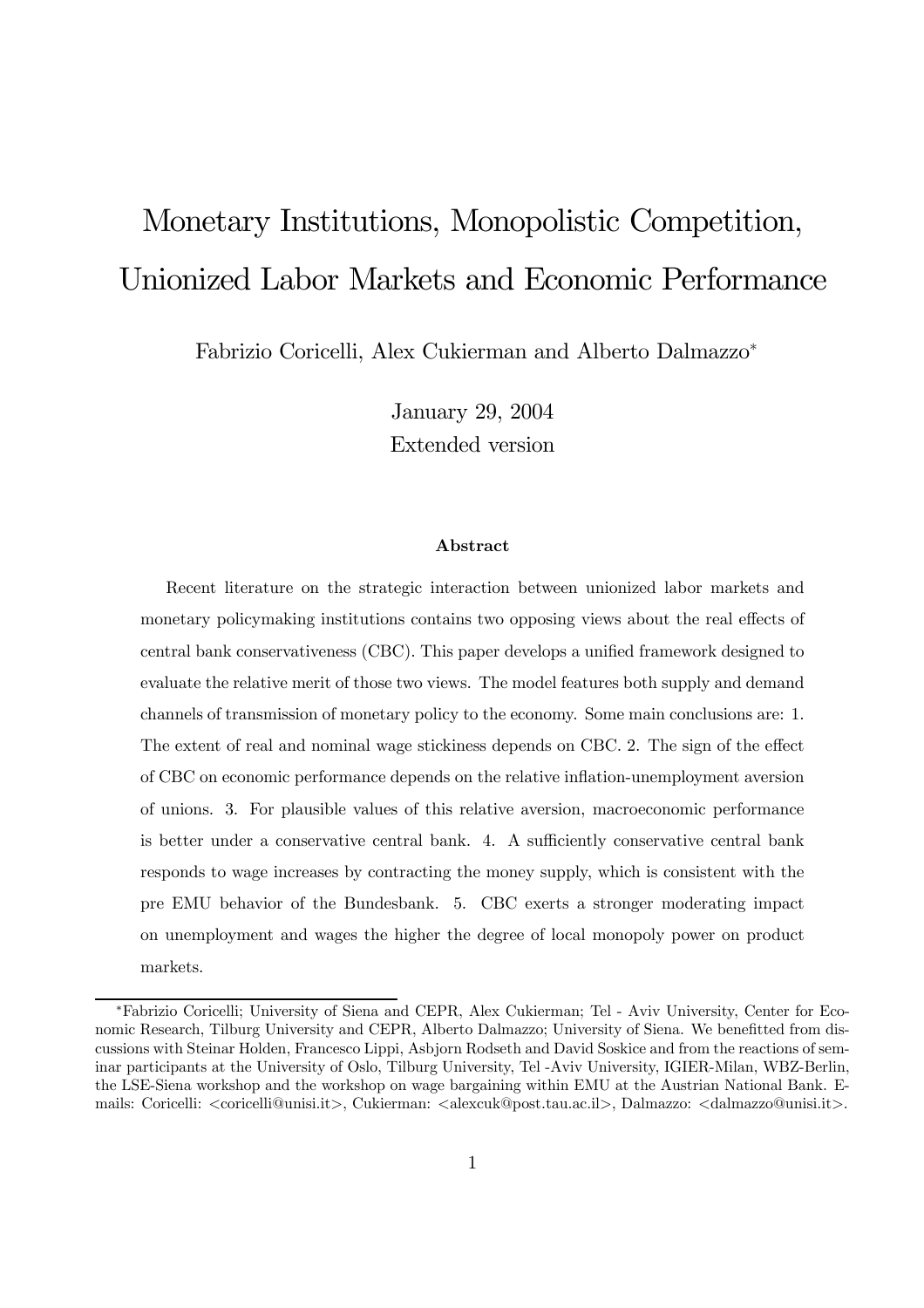Keywords: Central Bank Conservativeness, Real Effects of Monetary Policy, Wage Bargaining, Monopolistic Competition. JEL Classification: E58, E24, E31.

## 1 Introduction

Does the structure of monetary institutions matter for real economic activity? Conventional wisdom maintains that, in the absence of shocks monetary institutions affect inflation but not the real economy. Recent literature challenges the conventional wisdom by showing that, when the labor market is dominated by a small or moderate number of unions, the nature of monetary policymaking institutions affects real variables.<sup>1</sup> A central issue addressed by this burgeonning literature is whether a more conservative central bank encourages or discourages economic activity by deterring or by encouraging unions' real wage demands.

The recent literature contains two diametrically opposed views on this issue. One, based on the presumption that unions are averse to inflation, concludes that by alleviating the inflationary fears of unions more conservative central banks induce higher real wage demands and higher levels of unemployment. In the extreme case of a monopoly union this view implies that, (abstracting from stabilization policy) a populist or ultra liberal central bank (CB) that cares only about unemployment is best for a society that dislikes both inflation and unemploment; see Skott (1997), Cukierman and Lippi (1999), Guzzo and Velasco (1999, 2002), Lawler (2000) and Lippi (2002). The other view is that less accommodating central banks moderate unions' wage demands more by raising the fear of unemployment among their members. This view implies that both inflation and unemployment are lower under less accomodative central banks; see Bratsiotis and Martins (1999) and Soskice and Iversen (1998, 2000).

To date, evaluation of the relative merits of each of those views has not been possible because the models supporting each approach differ in structure and do not nest both mechanisms. Thus, Bratsiotis and Martin (1999) and Soskice and Iversen (2000) abstract from unions' inflation aversion and postulate that monetary policy affects the economy **only** through aggregate demand. On the other hand, while recognizing the inflation aversion of unions, the papers

<sup>&</sup>lt;sup>1</sup>A non exaustive list includes Skott (1997), Jensen (1997), Gruner and Hefeker (1999), Cukierman and Lippi (1999, 2001), Guzzo and Velasco (1999), Bratsiotis and Martins (1999), Soskice and Iversen (2000), Lawler (2000), Holden (2003a, 2003b) and Vartiainen (2002). A broad survey of the issues appears in Calmfors (2001).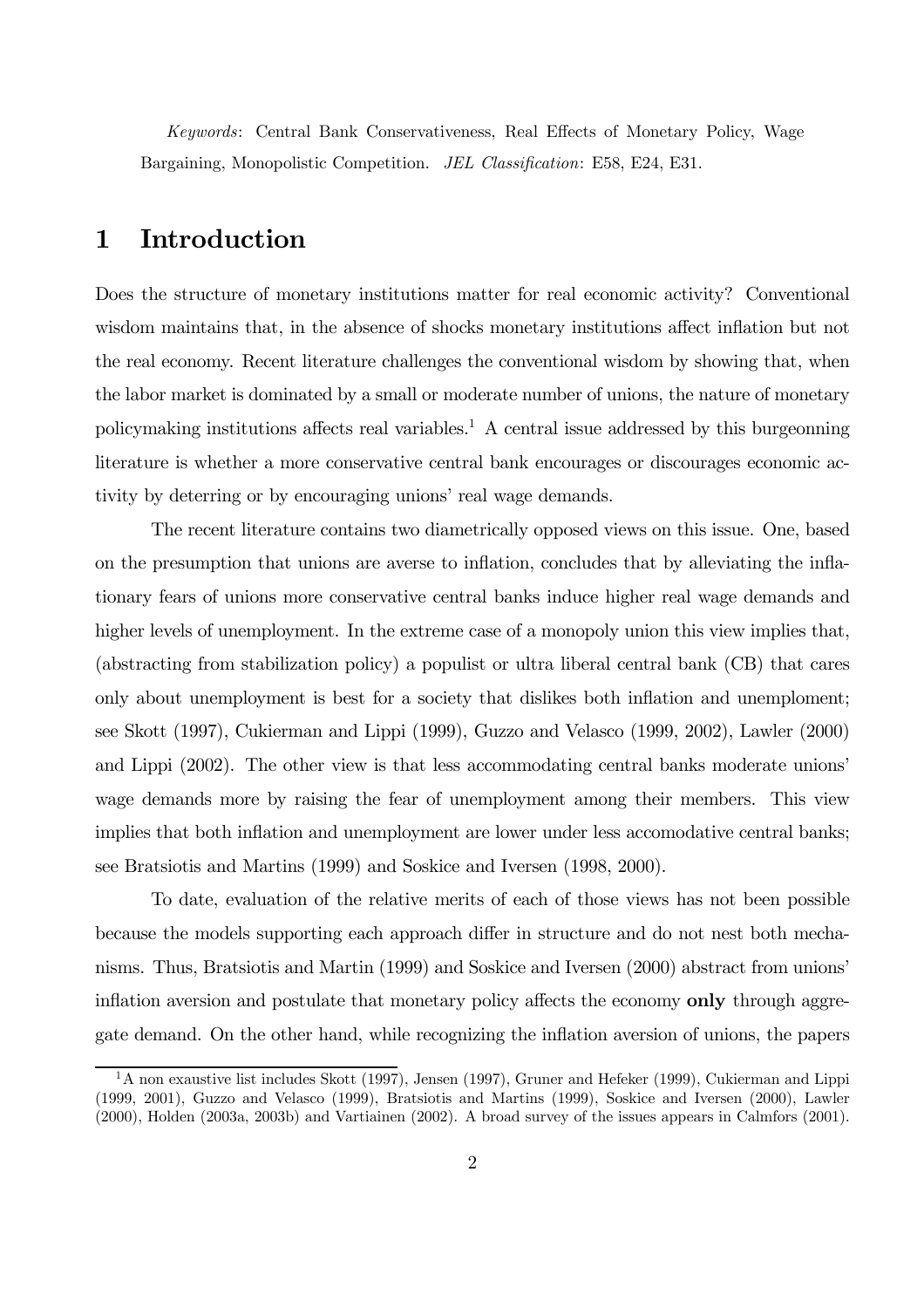by Skott (1997), Cukierman and Lippi (1999), Guzzo and Velasco (1999) and Lawler (2000) postulate that monetary policy affects the economy only via aggregate supply, by changing the real content of contractually fixed nominal wages.<sup>2</sup>

This paper proposes a framework that nests the mechanisms leading to these different points of view within a **unified** framework making it possible to identify the conditions under which either one dominates. In particular, the paper features a transmission process of monetary policy that operates via both aggregate supply and aggregate demand channels. The former is the traditional supply side channel in which, due to predetermined nominal wage contracts, expansionary monetary policy reduces real wages and stimulates employment by creating inflation. The other is an aggregate demand channel that operates by stimulating the demand for goods and therefore the derived demand for labor. An important advantage of this integrated formulation is that it makes it possible to identify the economic effects of the threefold interaction between CB conservativeness, centralization of wage-bargaining and product market imperfections. In particular, the impact of central bank's conservativeness on macroeconomic performance depends on the degree of imperfection in both labor and goods markets.

Additional features of this framework follow. First, prices and nominal wages are set, respectively, by monopolistically competitive firms and by labor unions with market power. Prices are fully flexible and nominal wages are contractually fixed.<sup>3</sup> As in New Keynesian models of the type surveyed in Clarida, Galì and Gertler (1999) a monetary expansion affects economic activity by stimulating aggregate demand. But, since prices are completely flexible, this transmission mechanism relies on wage stickiness rather than on price stickiness.<sup>4</sup> Second, the choice variable of the central bank (CB) is the money supply and those of labor unions are

<sup>2</sup>Another, secondary, difference is that Bratsiotis and Martins and Soskice and Iversen take the degree of accommodation as the primitive while the other papers take the level of (Rogoff (1985) type) CB conservativeness as the primitive. Here the degree of accommodation is determined as an endogenous function of CB conservativeness.

<sup>3</sup>As in Blanchard and Kiyotaki (1987) each individual firm has some market power in the goods' market but no market power in the labor market. But labor supply and consumer demand for the differentiated products of firms are taken as primitives rather than derived from a Dixit-Stiglitz (1977) utility.

<sup>4</sup>Although our framework does not feature Calvo type price rigidities, prices are not adjusted proportionally to changes in the money supply due to the existence of contractually fixed nominal wages. Casual observation, as well as more systematic work, like that of Stigler and Kindhal (1970), supports the view that this is a realistic formulation.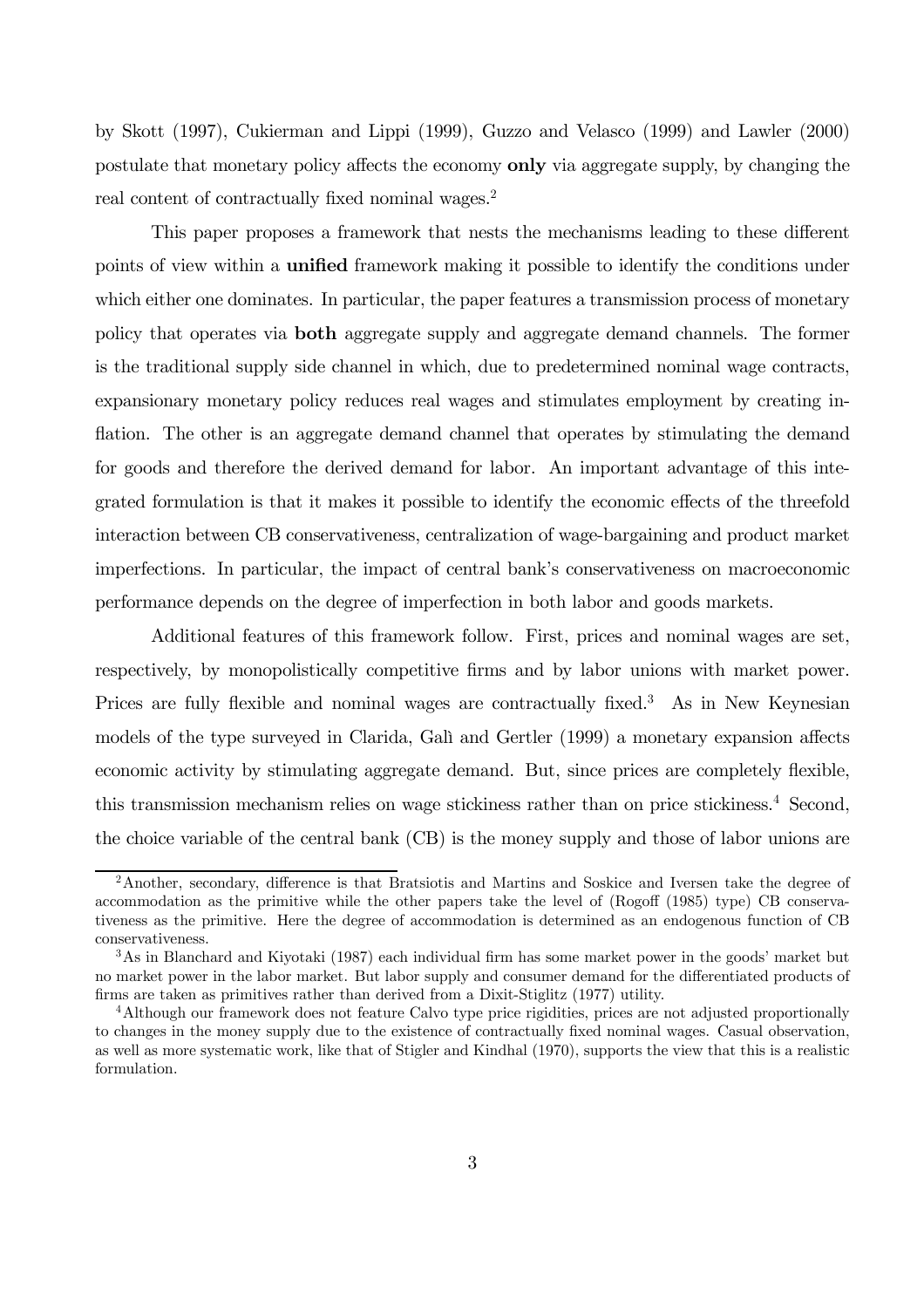their respective nominal wages.<sup>5</sup>

As a byproduct the paper provides an integrated framework for much of the recent literature on the various channels through which monetary policy and institutions interact with imperfectly competitive labor and product markets. It shares with some of this literature the feature that the relative bargaining power of unions and of firms depends on the nature of monetary institutions. A novel feature of our framework is that it clarifies how this relative bargaining power varies with the level of CB conservativeness when monetary policy affects the economy via both demand and supply channels.<sup>6</sup> In particular, the paper uncovers the different channels through which the relative inflation-unemployment aversions of unions and of the CB affect real and nominal wages.

An illustrative flash forward into the basic intuition underlying some of those effects follows. When an individual union raises the nominal wage of its members, it triggers an increase in the relative prices of the goods of the firms that use its labor. This action has two consequences. First, the derived demand for labor of the affected firms goes down, increasing unemployment among union's members. Second, inflation rises. The CB dislikes both higher unemployment and higher inflation. But it cannot fully offset both effects since it possesses only one instrument. Depending on its preferences, the CB decides whether to use monetary policy to counteract the impact of the wage increase on inflation, or on unemployment. If the CB is highly averse to inflation and the union relatively averse to unemployment, the union will be deterred from asking high wages since it anticipates that the policy reaction of the CB will raise unemployment by a lot. In this case, the more conservative the CB, the lower the bargaining power of unions. But if the union is relatively more averse to inflation the deterrent effect will be small since the union anticipates that the policy response of the, relatively conservative CB, will not raise inflation by much. In this case, the more conservative the CB, the higher the bargaining power of unions. Hence, a relatively liberal CB that inflates a lot in response

 $5Cubitt (1992)$  was one of the first to formulate a model of strategic monetary policy in which the CB affects the price level through its choice of money supply and a (single) union chooses the nominal wage.

<sup>6</sup>A related novelty in comparison to the frameworks in Bratsiotis and Martin (1999) and in Soskice and Iversen (1998, 2000) is that it relates the, endogenous in our framework, reaction function of the CB to the Bank's effective conservativeness or independence while those papers take the reaction function as a primitive. This makes it possible to relate the theoretical predictions of the paper to existing empirical evidence on the relation between the degree of accomodation and CB independence. Details appear in subsection 2.2.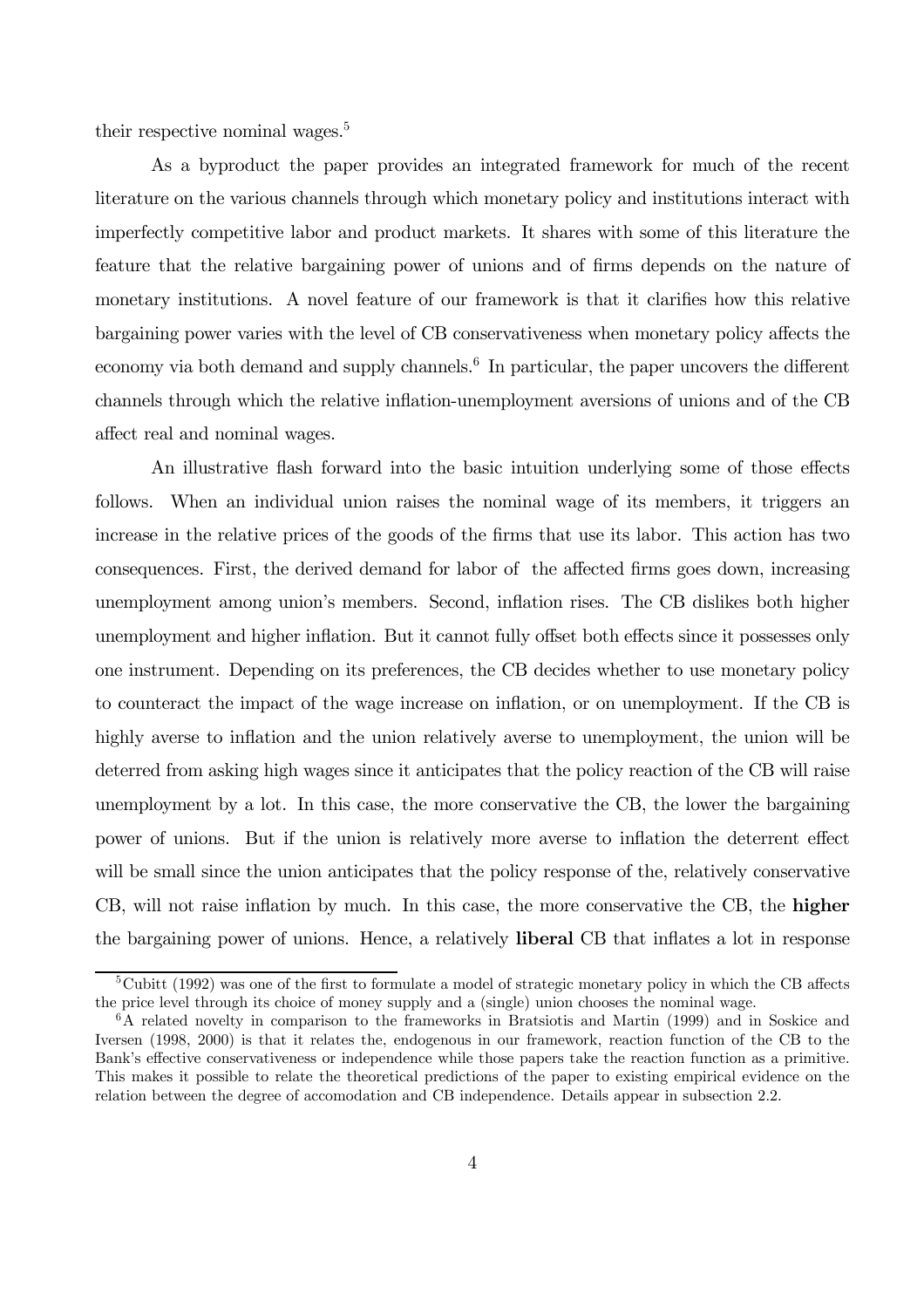to unemployment moderates the bargaining power of unions as in the 'populist CB' literature reviewed above.

In view of this literature a significant result of the paper is that, when there is more than one union and unions care sufficiently more about unemployment among their members than about inflation, an **ultra conservative** CB that is concerned only about price stability reduces both inflation and unemployment to their minimal possible levels. This supports the view that the result on the social desirability of an ultra liberal or populist CB (Skott (1997), Cukierman and Lippi (1999), Guzzo and Velasco (1999), as corrected by Lippi (2002), and Lawler (2000)) is a rather extreme special case.7

Besides making it possible to integrate and evaluate the relative merits of different existing approaches to the strategic interaction between unions and the CB the paper sheds new light on the strategic interaction between the Bundesbank, when it conducted monetary policy, and labor unions in Germany. Our analysis implies that a sufficiently conservative central bank finds it optimal to respond to a wage increase by **reducing** the money supply, and thus aggregate demand. Provided that wage bargaining is sufficiently centralized and unions sufficiently sensitive to unemployment, this discourages excessive wage demands, leading to lower unemployment and inflation. As far as we know, this is the first time that this channel is modeled explicitly in a general equilibrium framework. Both casual and econometric evidence suggest that it has been operating in Germany where the Bundesbank often tightened monetary policy in response to "excessive" wage settlements.<sup>8</sup> An important corollary is that the degrees of both nominal and real wage rigidity depend on the level of central bank conservativeness.<sup>9</sup> This is an instance of the Lucas critique.

Thowever, if workers are inflation-averse, the result that an ultra liberal CB is socially optimal still holds in the case of a single monopoly union. Such a possibility is excluded by assumption in Bratsiotis and Martins (1999) and Soskice and Iversen (1998, 2000) since their frameworks abstract from the possibility of inflation aversion on the part of unions. See also footnote 33. A broader discussion of this issue appears in section 2 of Calmfors (2001).

<sup>8</sup>Studies on industrial relations in Germany report that when it considered wage settlements to be excessively inflationary the Bundesbank often threatened to tighten monetary policy, thereby raising unions' fears from unemployment; see Berghan and Detlev (1987), Hall (1994), Streek (1994), and Hall and Franzese Jr. (1998). In addition estimates of the Bundesbank reaction to domestic wage inflation during the seventies and the eighties reveal that the Bundesbank has reduced the rate of high power money growth in response to increases in wage inflation: see Cukierman, Rodriguez and Webb (1998), Table 4.2, p. 93.

<sup>&</sup>lt;sup>9</sup>Gali, Gertler and Lopez-Salido (2001) argue that labor market frictions may help account for the observed inertia in inflation and real marginal costs in Europe.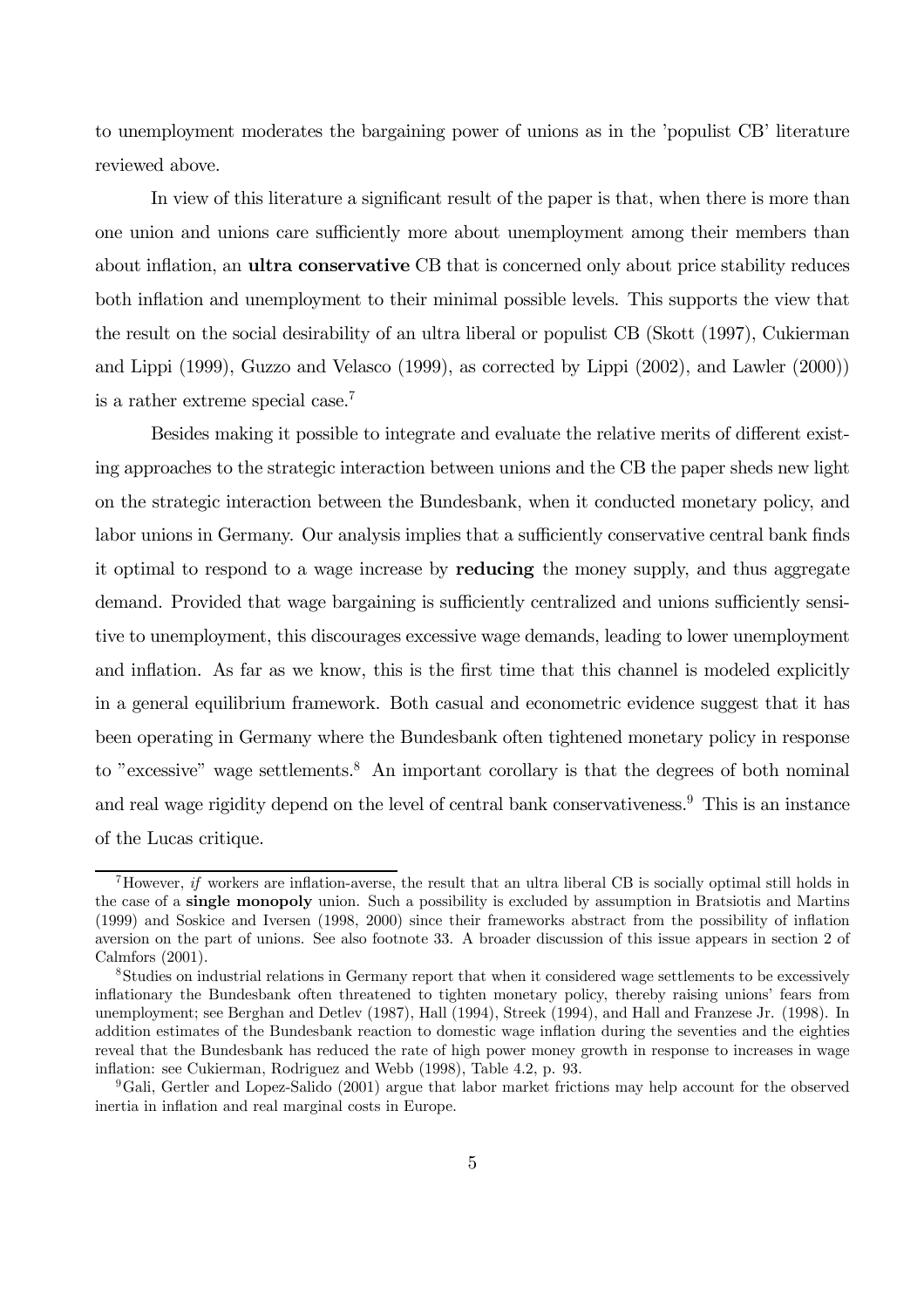The paper is organized as follows. The model and the characterization of equilibrium are presented in section 2. The effects of central bank conservativeness, centralization of wage bargaining and the degree of product differentiation on inflation and unemployment are discussed in section 3. Section 4 presents new results concerning the socially optimal level of CB conservativeness. This is followed by concluding remarks that include a comparison to recent literature on unionized labor markets and monetary policy. Proofs are in the Appendix.

# 2 The model

The economy is composed of a continuum of monopolistically competitive firms and of  $n$ , equally sized, labor unions that organize the entire labor force. The firms are evenly distributed over the unit interval and their mass is one. Thus, each union covers the labor force of a fraction  $1/n$  of the firms. A quantity  $L_0$  of workers, equal across firms, is attached to each firm but works only if the union in charge signs a labor contract with the firm. For convenience, and without loss of generality, the firms are indexed so that all firms whose labor force is represented by union  $i$  are located in the contiguous subinterval  $(\frac{i}{n}, \frac{i+1}{n})$  of the unit interval, where  $i = 0, 1, ..., n - 1$ . Each firm owns a production technology that exhibits decreasing returns to scale to labor input, and is given by

$$
Y_{ij} = L_{ij}^{\alpha}, \quad \alpha < 1 \tag{1}
$$

where  $Y_{ij}$  and  $L_{ij}$  are output supply and labor input of firm j. The index i means that the labor force of the firm belongs to union i. Each firm faces a demand for its output given by

$$
Y_{ij}^d = \left(\frac{P_{ij}}{P}\right)^{-\eta} \frac{M}{P}, \quad \eta > 1
$$
\n<sup>(2)</sup>

where  $P_{ij}$  and P are respectively the price of the individual firm and the general price level, M is the aggregate nominal money supply, and  $\eta$  is the (absolute value of the) elasticity of demand facing the individual firm with respect to its relative price. Equation (2) states that the demand facing the individual firm is increasing in real money balances and decreasing in the relative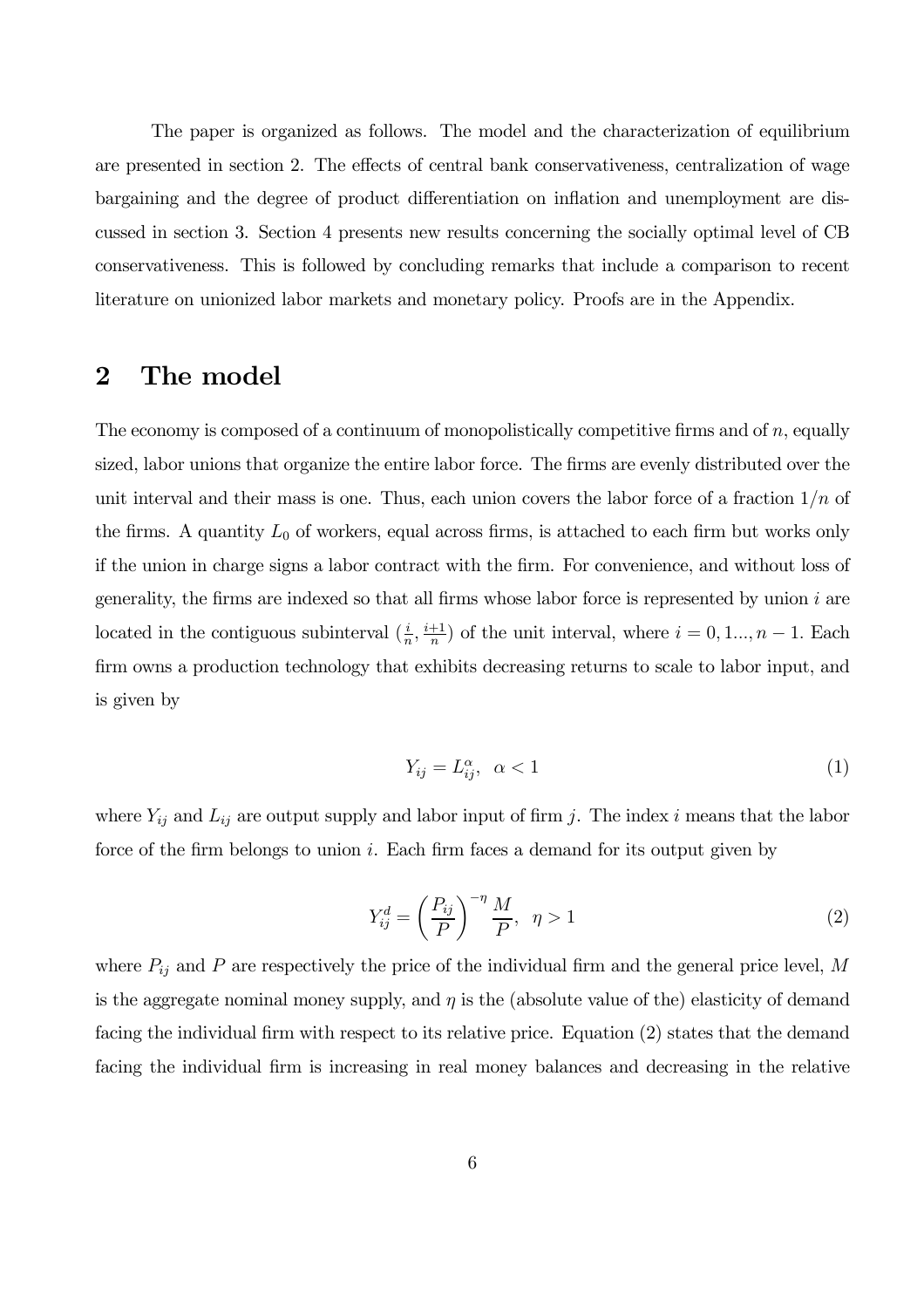price of its product.<sup>10</sup> The general price level is defined as the integral, over the unit interval, of the (logaritms of) the prices of individual firms. It is convenient, for reasons that will become clearer later, to write it as

$$
p = \frac{1}{n} \sum_{i=0}^{n-1} \left( \frac{\int_{\frac{i}{n}}^{\frac{i+1}{n}} p_{ij} \, dj}{\int_{\frac{i}{n}}^{\frac{i+1}{n}} dj} \right) = \sum_{i=0}^{n-1} \int_{\frac{i}{n}}^{\frac{i+1}{n}} p_{ij} \, dj = \int_{0}^{1} p_{ij} \, dj. \tag{3}
$$

where  $p_{ij}$  is the logarithm of  $P_{ij}$  and p is the logarithm of P. It suffices to note at this stage that this way of expressing the general price level facilitates the identification of the firms that are affected by an increase in the nominal wage rate set by union  $i$ .

Monetary institutions are represented by a CB that dislikes both inflation and unemployment. The CB loss function is given by

$$
\Gamma = u^2 + I\pi^2 \tag{4}
$$

where u and  $\pi \equiv p - p_{-1}$  are respectively the aggregate rate of unemployment and of price inflation. As in Rogoff (1985), the parameter  $I$  denotes the degree of CB conservativeness to which we shall occasionally refer as central bank independence  $(CBI)^{11}$  It measures the relative importance that the CB assigns to the objective of low inflation versus low unemployment. The policy instrument of the CB is the nominal money supply, M.

Each union likes a higher real wage, dislikes unemployment among its members, and

 $10$ The demand function in equation (2) can be derived from a more basic formulation in which each individual chooses consumption so as to maximize his utility subject to his wealth constraint. Details appear in chapter 8 of Blanchard and Fischer (1989). More broadly, as well as more realistically, the effect of real money balances on demand can be thought of as reflecting a whole variety of demand induced effects of real balances on demand. Those include the well known Keynes-Tobin effect of monetary expansion on demand via a lower interest rate, the Bernanke-Gertler credit channel as well as the narrow, Pigou-Patinkin, real balance effect. When real balances go up they generally stimulate demand through all those channels. We will therefore sometimes refer to the total impact of real balances on demand as a "generalized" real balance effect. A detailed discussion of these various channels appears in chapter 25 of Mishkin (2001). An overview appears in figure 1 of that chapter. A specification in which the CB affects real balances through the choice of interest rate appears in Coricelli, Cukierman and Dalmazzo (2001).

<sup>&</sup>lt;sup>11</sup>The rationale for this terminology is discussed in footnotes 8 and 12 of Cukierman and Lippi (1999). The specification of the CB loss function abstracts from the incentive of the CB to expand output in order to overcome the welfare inefficiency caused by monopolistic competition stressed by Woodford (1999). This modeling strategy is adopted in order to highlight the incentive of the CB to expand employment above the level implied by unions' wage policy. We believe this is a more realistic description of what variables central banks actually look at, at least for Europe.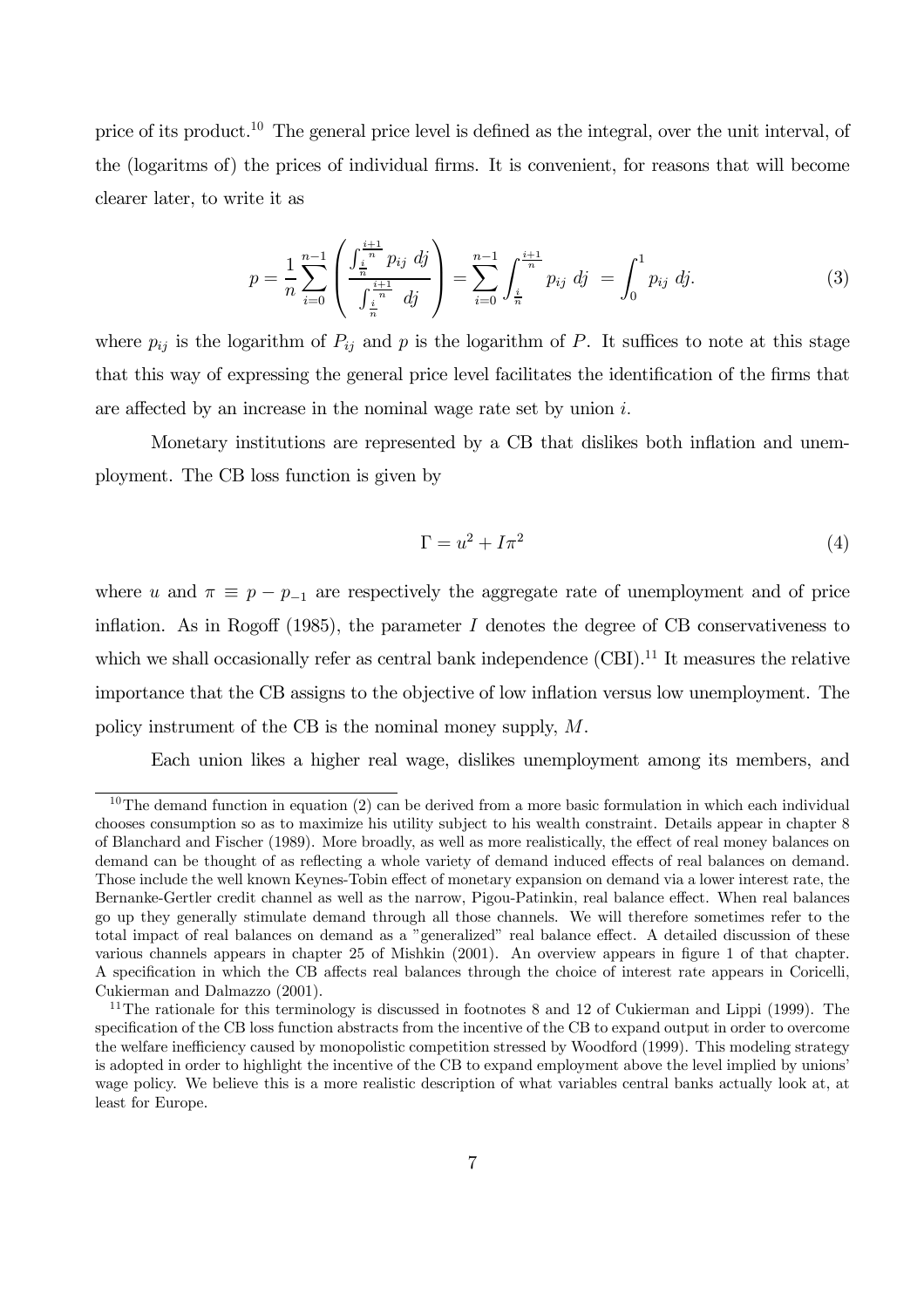possibly (but not necessarily) dislikes inflation. The individual union's loss function is given, as in Cukierman and Lippi (1999), by

$$
\Omega_i = -2w_{ri} + Au_i^2 + B\pi^2\tag{5}
$$

where  $w_{ri}$  is the (logarithm) of the real wage of union's i members,  $u_i$  is the rate of unemployment among them, A is a positive parameter that measures the relative importance attributed to employment versus the real wage by the union's leadership, and  $B$  is a non negative parameter that characterizes the union's degree of inflation aversion. The first two arguments reflect the union's sectoral interest and are standard in the theory of trade unions' behavior.<sup>12</sup> The third reflects the union's aversion to inflation and appears rather often in the recent literature on the strategic interaction between unions and the  $CB<sup>13</sup>$  Although the union cares about the real wage, it directly sets only the nominal wage.

To bring out the strategic interaction between unions and the monetary authority, as well as the effects of their behavior on the pricing strategies of firms, we postulate that monetary policy actions are more flexible than the decisions about the nominal wage made by the unions. To focus on the consequences of nominal wage stickiness we assume that product prices are flexible, in the sense that firms can immediately and costlessly adjust their prices to observed changes in monetary policy.<sup>14</sup> These assumptions lead to the following, three-stage, sequence of events

In the first stage, each union chooses its nominal wage so as to minimize its loss function (5). In doing that, each union takes the nominal wages of other unions as given and anticipates

 $12$ See Oswald (1982) for example. The existence of a tradeoff between real wage and employment considerations in the union's objectives is consistent with political economy considerations of the type emphasized by Saint-Paul (2000) for example . In particular, since the majority of union members is employed the real wage-employment combination desired by the union management typically involves a positive levels of unemployment.

<sup>&</sup>lt;sup>13</sup>Inflation averse unions have appeared *inter alia* in Cubitt (1992), Gylfason and Lindbeck (1994), Jensen (1997), Skott (1997), Cukierman and Lippi (1999, 2001), Guzzo and Velasco (1999) and Lawler (2000).

<sup>&</sup>lt;sup>14</sup>Wage stickiness is less controversial and undoubtedly better documented than price stickiness. Stigler and Kindhal (1970) present evidence suggesting that, due to discounts, extras and product repackaging, the behaviour of industrial prices is substantially more flexible than what might appear to be the case from just looking at list prices. The belief that much of observed price sluggishness is due to contractually fixed wages also leads us to locate price decisions by firms in the last stage of the game. This is a relevant difference from models like Bratsiotis and Martins (1999) and Soskice and Iversen (2000), which assume that pricing decisions are taken before money supply is set.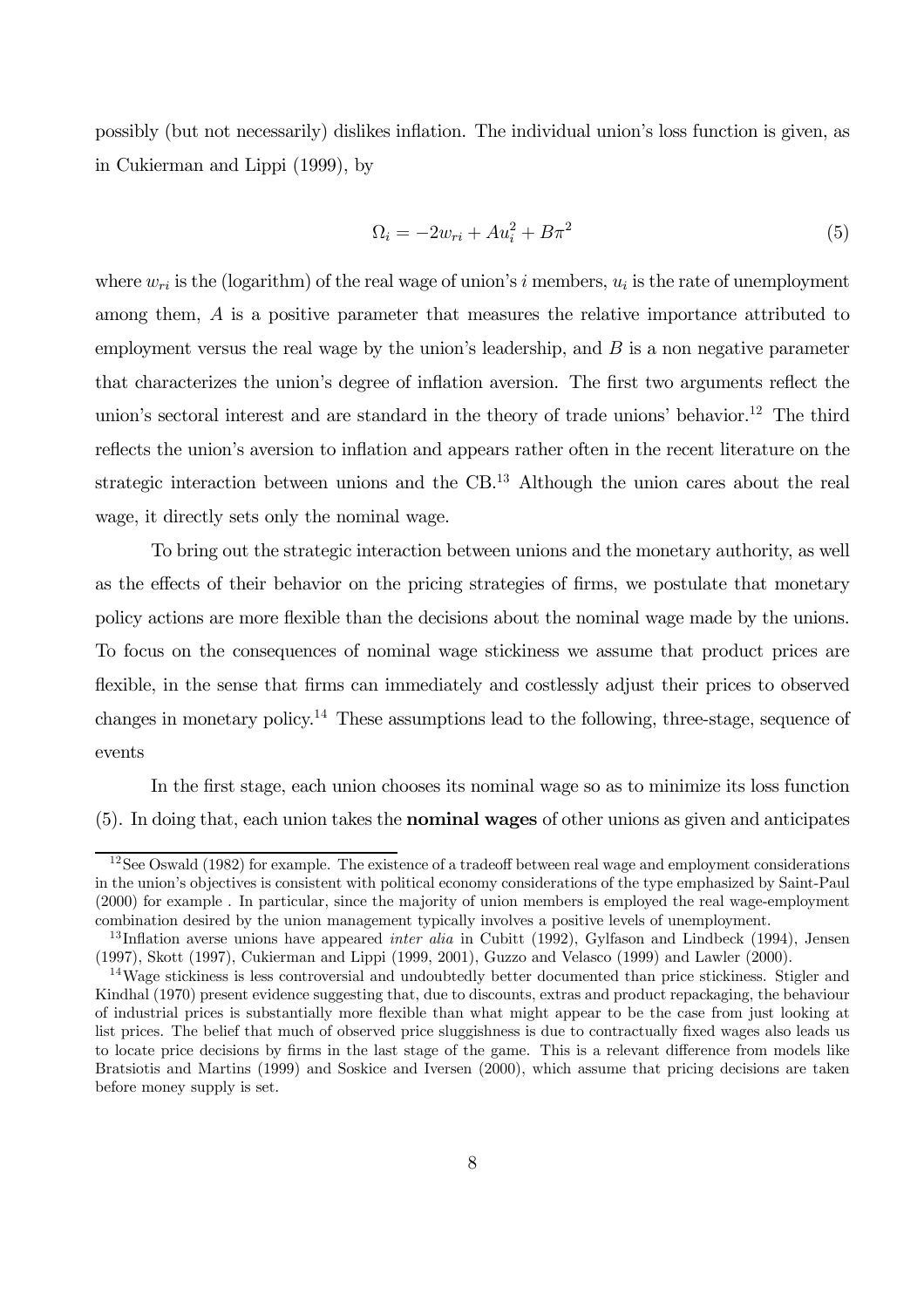the reactions of the monetary authority and of firms to its wage choice. The resulting nominal wages remain contractually fixed for the duration of the game. In the second stage the monetary authority chooses the nominal stock of money so as to minimize its loss function (4). In doing that, the CB takes the preset nominal wages as given and anticipates the reaction of firms both to wages and to its choice of money supply.<sup>15</sup> In the third stage each firm takes the general price level as given and sets its own price so as to maximize its real profit. 16The resulting string of first order conditions, together with equation (3), simultaneously determine individual prices as well as the general price level.

General equilibrium is characterized by backward induction: we start by solving the firms' pricing problem, then the CB problem, and finally we solve for the unions' wage decisions.

### 2.1 Price setting by monopolistically competitive firms

Real profits of an individual firm are given by

$$
\Pi_{ij} = \frac{P_{ij}}{P} Y_{ij}^d - \frac{W_i}{P} L_{ij} = \left(\frac{P_{ij}}{P}\right)^{1-\eta} \frac{M}{P} - \frac{W_i}{P} \left[\left(\frac{P_{ij}}{P}\right)^{-\eta} \frac{M}{P}\right]^{\frac{1}{\alpha}}
$$
(6)

where the second equality is obtained by using (2), the demand facing the individual firm, and  $(1)$ , the production function. In the third stage of the game, the firm takes  $P$ , M and the nominal wage,  $W_i$ , as given and chooses its own price,  $P_{ij}$ , so as to maximize real profits. Maximizing with respect to  $P_{ij}$ , taking logarithms and rearranging yields:

$$
p_{ij} - p = \theta + \frac{1}{\alpha + \eta(1 - \alpha)} \left[ \alpha (w_i - p) + (1 - \alpha)(m - p) \right] \tag{7}
$$

where  $\theta \equiv \left[ \frac{\alpha}{\alpha + \eta(1)} \right]$  $\alpha+\eta(1-\alpha)$  $\left[\log\left[\frac{\eta}{\alpha(\eta-1)}\right]$  and lower case letters stand for the logarithms of the corresponding upper case letters. Equation (7) states that the optimal relative price of a typical monopolistically competitive firm is higher the higher the real wage it pays and the higher real

 $15\,\text{Jerger}$  (2002) considers, inter alias, the case in which the CB and unions move simultaneously rather than sequentially. Again, since monetary policy is adjusted more frequently than nominal contracts, our assumption that unions move first appears to be more in line with reality.

<sup>&</sup>lt;sup>16</sup>By contrast, Bratsiotis and Martin (1999) assume that firms act as Stackelberg leaders with respect to the central bank. Since the number of firms in most economies is generally large, our assumption that, in setting its price, each firm takes the behavior of the CB as given appears as more realistic.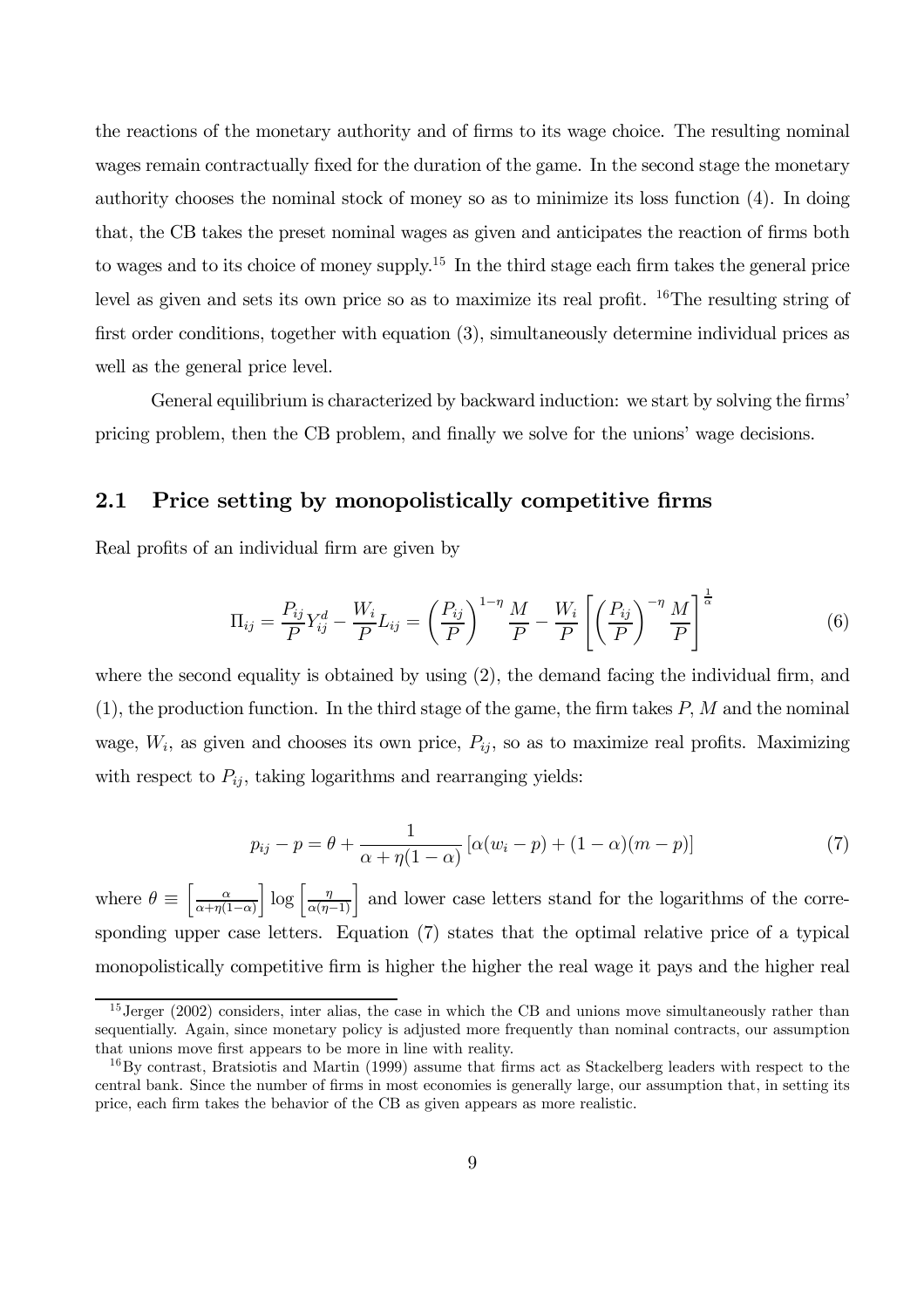money balances. The first element reflects the firm's reaction to labor costs and the second its reaction to the demand for its product. The firm's derived demand for labor can be obtained by equating the product demand (equation (2)) with the firm's supply (equation (1)). Taking logarithms and rearranging gives:

$$
l_{ij}^d = \frac{1}{\alpha} \left[ -\eta (p_{ij} - p) + (m - p) \right]. \tag{8}
$$

Equation (8) states that the individual firm's derived demand for labor is an increasing function of real money balances and a decreasing function of its relative price. Using equation (7) in equation (8), we obtain an alternative form of the firm's demand for labor

$$
l_{ij}^d = \kappa + \frac{1}{\alpha + \eta(1 - \alpha)} \left[ -\eta(w_i - p) + (m - p) \right]
$$
 (9)

where  $\kappa \equiv -\frac{\eta\theta}{\alpha}$ . This form implies that when the union manages to raise the real wage, the firm's demand for labor goes down unless real money balances increase. This feature of the labor demand plays a crucial role in what follows.

### 2.2 Choice of money supply by the CB

The CB picks the money supply in the second stage so as to minimize its loss function (4), after observing nominal wages and anticipating the pricing and employment reaction of the firms to its own choice (as given by equations (7) through (9)). Averaging equation (7) over firms and rearranging, we obtain

$$
(m-p) = \rho - \frac{\alpha}{(1-\alpha)}(w-p)
$$
\n(10)

where  $\rho \equiv \frac{-\alpha}{(1-\alpha)} \log \left[ \frac{\eta}{\alpha(\eta-1)} \right]$  and p and w are respectively the logarithms of the average price and the average nominal wage. Equation (10) states that, in the aggregate, there is an inverse equilibrium relation between the average real wage and real money balances. The equilibrium general price level can now be obtained by rearranging equation (10)

$$
p = -(1 - \alpha)\rho + \alpha w + (1 - \alpha)m.
$$
\n(11)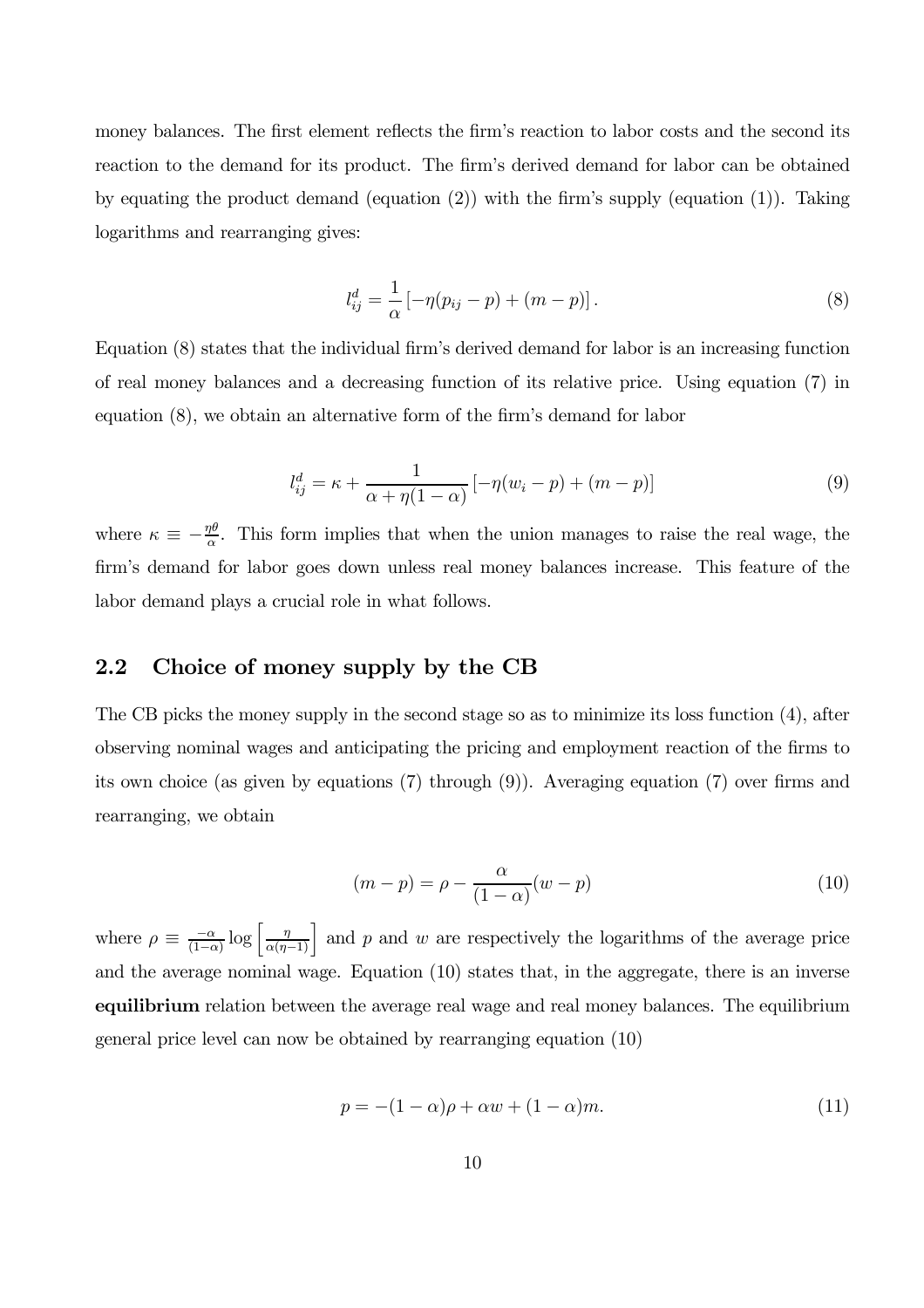Thus, except for a constant that depends on the basic parameters of the economy, the equilibrium price level is a weighted average of nominal wages and of the nominal money supply. Correspondingly, the rate of inflation is given by

$$
\pi = p - p_{-1} = -(1 - \alpha)\rho + \alpha w + (1 - \alpha)m - p_{-1}.
$$
\n(12)

We now turn to a characterization of unemployment. By averaging equation  $(8)$  over firms and exploiting (3), one obtains the average employment per firm:

$$
l^d = \frac{1}{\alpha}(m - p). \tag{13}
$$

Since the total mass of firms is one,  $l^d$  also coincides with aggregate demand for labor. In contrast with "supply-side" models where the CB picks inflation directly, equation (13) reflects the "flex-price-sticky-wage" New Keynesian feature of our model, where monetary policy affects employment not only via supply but also through aggregate demand.

Let  $l_0 \equiv \log [L_0]$  be the logarithm of labor supply per firm. The average rate of unemployment per firm, as well as the average economy-wide rate of unemployment, are given by

$$
u = l_0 - \frac{1}{\alpha}(m - p). \tag{14}
$$

Taking the average nominal wage  $w$  as given, the CB chooses the nominal stock of money  $m$  so as to minimize its loss function. Substituting the expressions for inflation and unemployment (equations (12) and (14)) into equation (4) and rearranging, the CB problem becomes

$$
\min_{\{m\}} \left\{ \begin{array}{c} \left[ l_0 - m + \frac{1}{\alpha} \left( -\rho (1 - \alpha) + \alpha w \right) \right]^2 + \\ + I \left[ \left( -\rho (1 - \alpha) + \alpha w + (1 - \alpha) m \right) - p_{-1} \right]^2 \end{array} \right\}.
$$
 (15)

This yields a reaction function for the CB in which the money supply is a linear function of the average nominal wage:

$$
m = \mu + \frac{1 - \alpha(1 - \alpha)I}{1 + (1 - \alpha)^2 I} w.
$$
\n(16)

where  $\mu \equiv \frac{l_0 - \frac{\rho(1-\alpha)}{\alpha} + [\rho(1-\alpha)+p_{-1}](1-\alpha)I}{1 + (1-\alpha)^2I}$ . Depending on the degree of CB conservativeness (or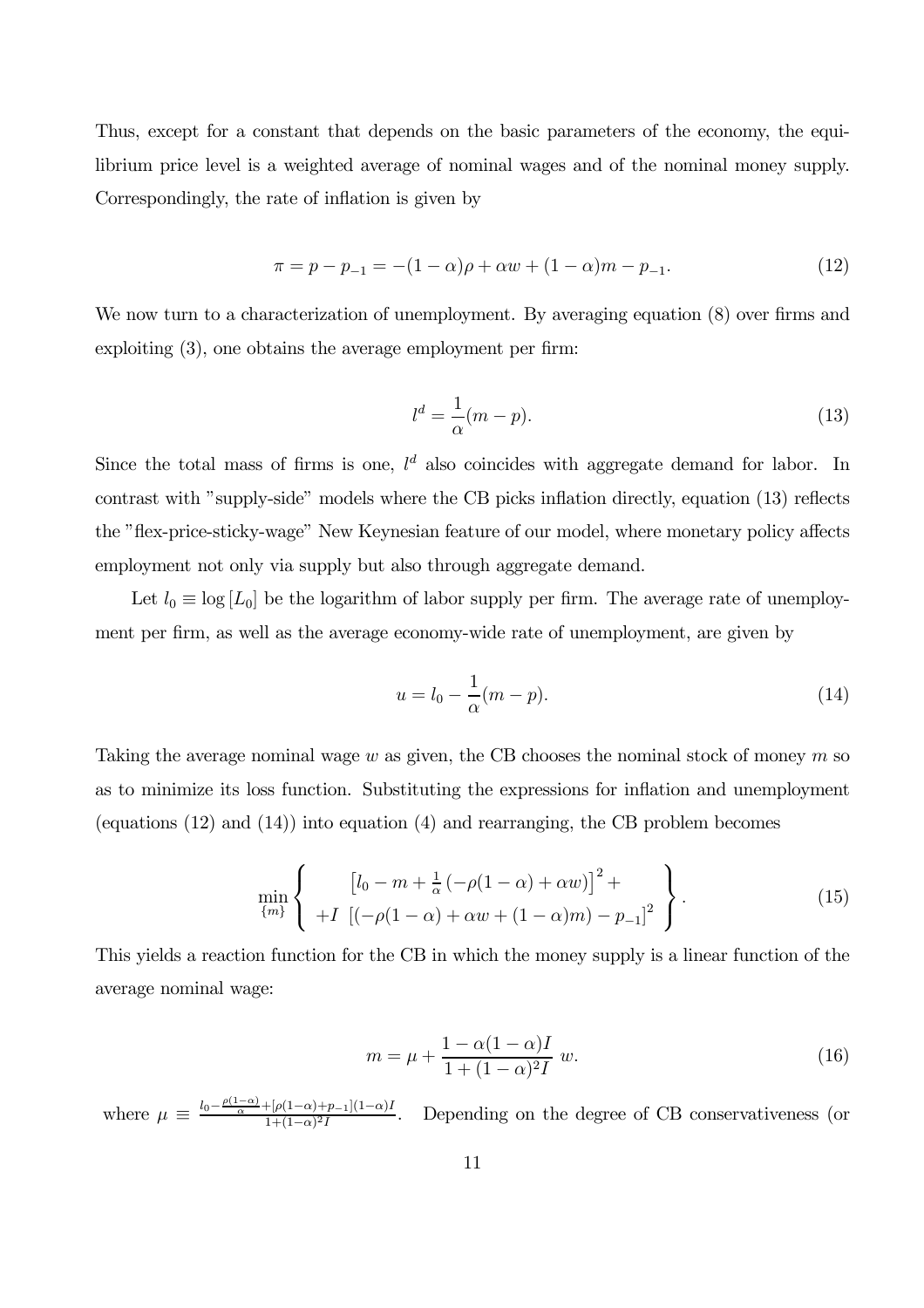independence) I, the CB either counteracts or accommodates an increase in nominal wages. If the CB is sufficiently conservative, in the sense that  $1-\alpha(1-\alpha)$   $I < 0$ , a nominal wage increase will trigger a tightening of the money supply. This is a central implication of our paper that is consistent with the behavior of the Bundesbank in the pre EMU period. Conversely, if the CB is relatively liberal, in the sense that  $1 - \alpha(1 - \alpha)$   $I > 0$ , it will partially accommodate wage increases.

The intuition underlying this result is as follows. Firms respond to an increase in nominal wages by increasing their prices. This raises the rate of inflation and, for a given nominal money supply, reduces real money balances. The second effect reduces the derived demand for labor and pushes unemployment up. The upshot is that, in the absence of any reaction by the CB, an increase in the average level of nominal wages raises both inflation and unemployment. The response of the CB is designed to optimally spread the costs of those two "bads" between the two components of its loss function. If it cares relatively more about price stability, the CB partially counteracts the effect of wage increases on inflation at the cost of even higher unemployment. If it cares relatively more about unemployment, the CB partially counteracts the adverse effect of higher wages on unemployment at the cost of even higher inflation.

Casual evidence about the industrial organization of labor negotiations in Germany as well as recent empirical evidence concerning monetary policy reaction functions supports the theoretical discussion above. Studies on industrial relations in Germany like Berghan and Detlev (1987) and Streek (1994) report that the Bundesbank often threatened to tighten monetary policy in response to excessive wage settlements. Hall (1994, p.12) and Hall and Franzese Jr. (1998) note that, due to the high level of independence of the Bundesbank, labor unions usually took this threat seriously but that, from time to time, the German CB actually tightened monetary policy in response to high wage settlements in order to maintain its credibility. This point of view is corroborated by empirical reaction functions from Cukierman, Rodriguez and Webb (1998) that provide estimates of the degree of monetary accommodation (characterized by the reaction of high powered money growth to wage inflation) in a group of developed economies between the mid-seventies and the beginning of the nineties. Cukierman *et. al.* find that in countries with low CBI the coefficient of accommodation tends to be significantly positive; in countries with intermediate levels of CBI it is insignificantly different from zero; and in high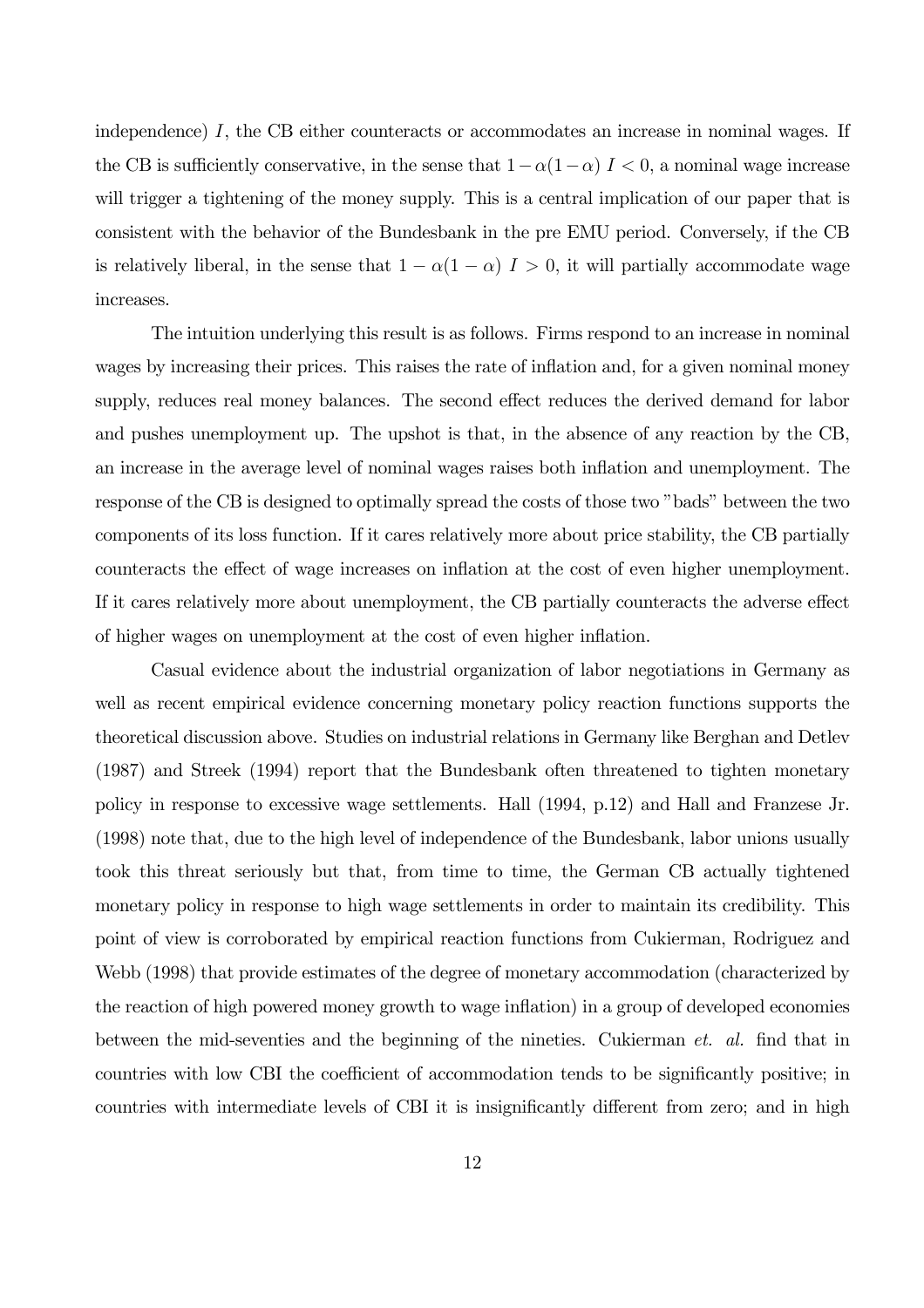CBI countries like Germany and Austria it is significantly negative. More generally table 4.4 in that paper shows that the degree of accomodation, as measured by the reaction of high powered money to nominal wage increases adjusted for significance, is a decreasing function of CBI. Those findings support a reaction function of the type that appears in equation (16). In countries with a highly independent CB, the monetary authority leans against inflationary wage increases by contracting money growth in response to wage inflation.

### 2.3 Choice of wages by the unions

In the first stage of the game each union takes nominal wages set by other unions as given and chooses its own nominal wage so as to minimize its losses, given by equation (5). In doing so, each union takes into consideration the consequences of its wage policy for the prices that will be subsequently set by firms, as well as the response of the CB in equation (16).

Let  $w_i$  and  $w_{-i}$  be respectively the nominal wage of union i and the average nominal wage of all other unions. Taking  $w_{-i}$  as given, union i sets a common wage  $w_i$  for all its members, which are all the workers attached to firms in the interval  $[\frac{i}{n}, \frac{i+1}{n}]$ . The relevant average rate of unemployment per firm is given by the difference between the number of workers attached to each firm and the average labor demand for a firm represented by union i:

$$
u_i = l_0 - \left\{ \frac{\int_{i/n}^{(i+1)/n} l_{ij}^d \, dj}{\int_{i/n}^{(i+1)/n} dj} \right\} = l_0 - l_{ij}^d. \tag{17}
$$

From equation (8), labor demand  $l_{ij}^d$  of firm j in the interval  $[\frac{i}{n}, \frac{i+1}{n}]$  is a function of aggregate real money balances and of its relative price. Since all firms in the interval  $[\frac{i}{n}, \frac{i+1}{n}]$  face a common nominal wage  $w_i$ , equation (7) implies that  $p_{ij} = p_i$  for all  $j \in \left[\frac{i}{n}, \frac{i+1}{n}\right]$ . Consequently, union  $i$  anticipates that all the firms employing its members will react to a common wage level by setting the *same* relative price for their products. Thus, equation  $(17)$  can be rewritten as:

$$
u_i = l_0 + \frac{1}{\alpha} \left[ \eta \left( p_i - p \right) - \left( m - p \right) \right]. \tag{18}
$$

Note that  $u_i$  is also equal to the unemployment *rate* among union i's members. Minimizing the loss function in equation (5) with respect to the nominal wage  $w_i$  subject to equation (12)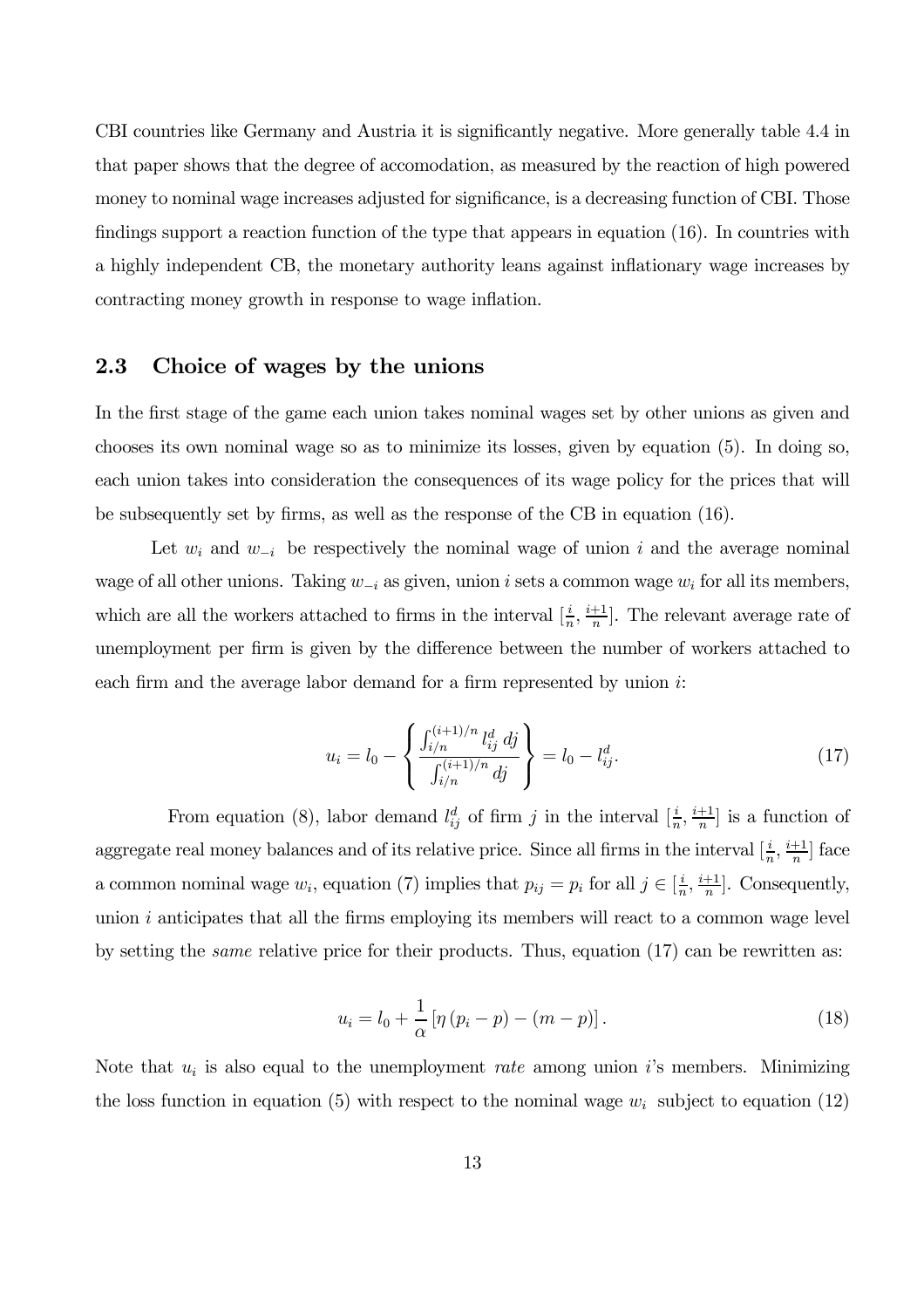yields the following first order condition

$$
-\left[1-\frac{dp}{dw_i}\right] + A u_i \frac{du_i}{dw_i} + B \pi \frac{dp}{dw_i} = 0 \tag{19}
$$

This condition holds for all unions  $(i = 1, ..., n)$ . This system of n first order conditions implies that the equilibrium is symmetric in both prices and wages, that is,  $w_i = w$  and  $p_{ij} = p_i = p$  (see appendix for a proof). To emphasize the impact of monopolistic unions on equilibrium outcomes, we express the (symmetric) solution to the unions' game in terms of the wage premium  $\phi$ , defined as the difference between the common real wage of each union,  $w_r$ , and the competitive real wage,  $w_r^c = -(1 - \alpha)l_0 + \frac{1-\alpha}{\alpha}\rho^{17}$  It is shown in the appendix that the equilibrium premium is given by

$$
\phi \equiv w_r - w_r^c = \frac{(1 - \alpha)^2 I Z_w}{(1 - \alpha) A I Z_u + B (1 - Z_w)}
$$
(20)

where

$$
1 - \frac{dp}{dw_i} \equiv Z_w = 1 - \frac{1}{n\left[1 + (1 - \alpha)^2 I\right]} > 0\tag{21}
$$

and

$$
-\frac{dl_{ij}^d}{dw_i} = \frac{du_i}{dw_i} \equiv Z_u = \frac{1}{\alpha} \left[ \eta \frac{d(p_i - p)}{dw_i} - \frac{d(m - p)}{dw_i} \right] = \frac{1}{n} \left[ \frac{\eta(n - 1)}{\alpha + \eta(1 - \alpha)} + \frac{(1 - \alpha)I}{1 + (1 - \alpha)^2 I} \right] > 0.
$$
\n(22)

Notice that the wage premium is always non negative and that it increases with  $Z_w$  and decreases with  $Z_u$  and B.  $Z_w$  is the overall elasticity of the union's **real** wage with respect to the nominal wage.  $Z_u$  is the (absolute value of) the overall elasticity of employment (and of unemployment) among union members with respect to the union's nominal wage. The overall elasticities,  $Z_w$ and  $Z_u$ , internalize the subsequent reactions of monetary policy and of prices to union i's wage decision.

The expression for  $Z_u$  embeds  $(n, \eta, I)$ , the central parameters of the model. Note first

 $17$ The competitive real wage is derived in the appendix.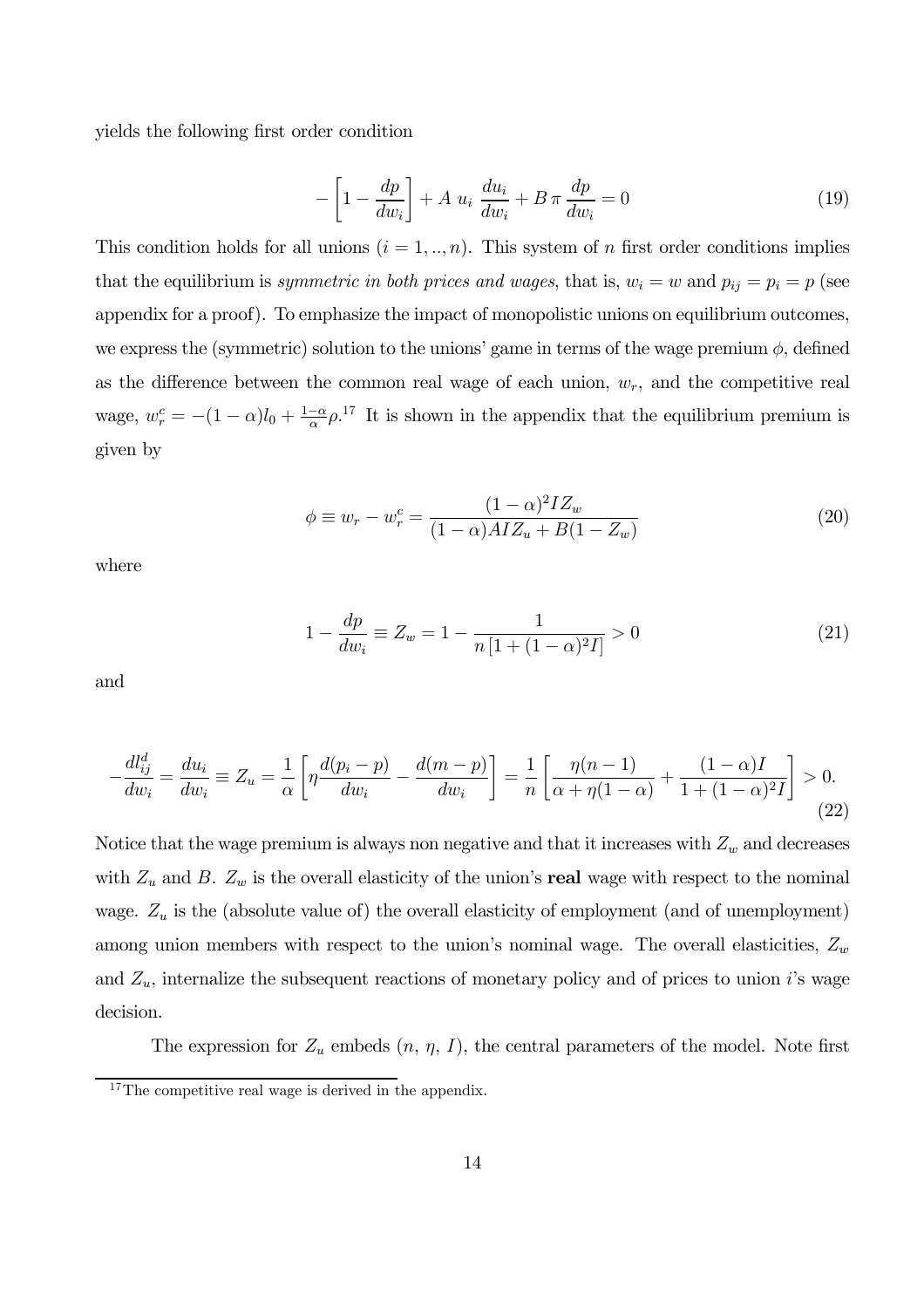that  $Z_u$  is larger the higher the centralization of wage bargaining (the lower n). Further, for any given  $n$ , the marginal impact of a nominal wage increase on the union's unemployment is composed of two effects: a relative price effect, and a real balance effect; see equation (8). The relative price effect works through goods substitution. When a union raises its nominal wage, the firms employing its labor will increase their prices relative to competitors, and will experience a reduction in product demand. Consequently, the demand for the union's labor falls. This effect is captured by the first term in brackets in each of the expressions in equation (22). Not surprisingly, the size of this effect depends on the parameter  $\eta$ , characterizing the degree of substitutability among consumption goods. The larger  $\eta$ , the larger the substitutability between products of different firms and, thus, the larger the substitutability between the labor of different unions. The real balance effect is given by the second terms in brackets in equation (22), and captures the marginal impact on the union's labor demand of a higher nominal wage through lower real money balances. The decrease in money balances due to a higher wage-level is generated both by an increase in the price-level, and by the monetary policy response which, as shown above, may be either positive or negative depending on the level of CBI. However, the combined impact of those two components on real balances is always negative. Hence, the overall effect of an increase in the nominal wage on employment via the real balance effect is always negative too. Furthermore, the size of this effect is higher the higher is CBI, as denoted by  $I^{18}$  This fact plays an important role in what follows.

The overall rate of unemployment,  $u$ , and the aggregate price level,  $p$ , can be expressed as simple functions of the wage premium. From equations (14) and (10), the equilibrium rate of unemployment is

$$
u = \frac{1}{1 - \alpha} \phi \tag{23}
$$

Using the CB reaction function (equation (16)) in equation (12), and rearranging, the equilibrium rate of inflation can be expressed as

<sup>&</sup>lt;sup>18</sup>Not surprisingly in the particular case  $I = \frac{1}{\alpha(1-\alpha)}$ , in which the CB does not react to wage changes, the real wage and the wage premium do not depend on CBI.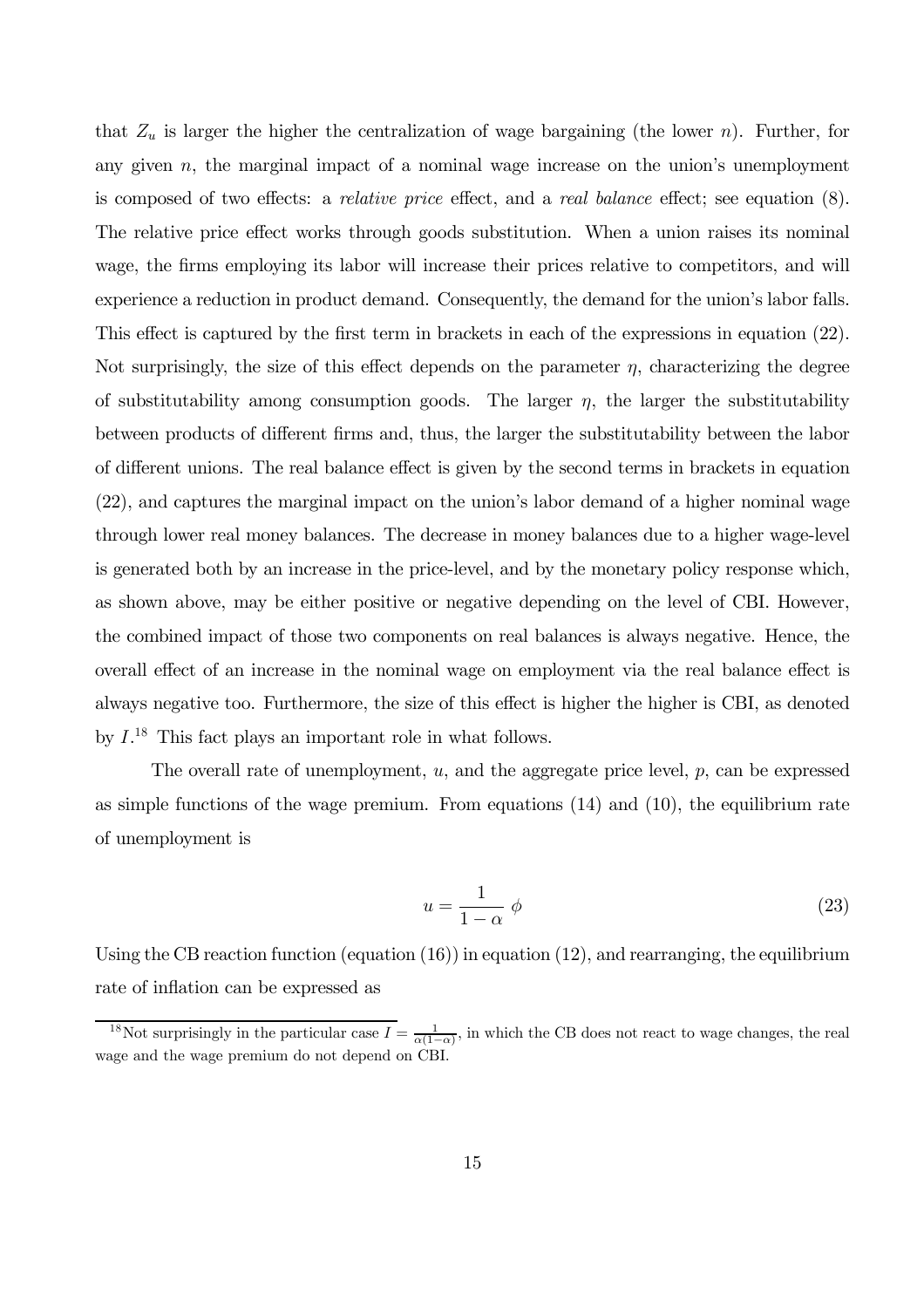$$
\pi = p - p_{-1} = \frac{1}{(1 - \alpha)^2 I} \phi.
$$
\n(24)

# 3 The effects of CBI, centralization of wage bargaining and the degree of product differentiation on economic performance

We now investigate how the wage premium, unemployment and inflation are affected by:  $(i)$ CBI, as characterized by I,  $(ii)$  the centralization of wage bargaining, as characterized by n, and *(iii)* the degree of product differentiation, as characterized by  $\eta$ .

### 3.1 CBI and economic performance

A quick look at equations (20) through (22) reveals that I affects the bargaining power of the union, and therefore the equilibrium wage premium. The direction of this effect depends on the aversion of the union to inflation in comparison to its aversion to unemployment among the union's members. The following proposition shows that when unions' inflation aversion,  $B$ , is small relative to its unemployment aversion, A, the wage premium, the rate of unemployment, and inflation are all lower the higher the degree of CB conservativeness (or CBI), I.

**Proposition 1** A necessary and sufficient condition for

$$
\frac{d\phi}{dI} < 0, \, \frac{du}{dI} < 0, \, \frac{d\pi}{dI} < 0
$$

is

$$
\frac{B}{A} < \left(\frac{B}{A}\right)_c \equiv \frac{\alpha(1-\alpha)^2(n-1)I^2}{\left[\alpha + \eta(1-\alpha)\right]\left[(n-1) + 2n(1-\alpha)^2I\right]}.
$$

#### **Proof.** See Appendix. ■

In words the proposition states that the real wage premium, unemployment and inflation are all lower the more conservative the CB, if and only if, the relative aversion of the union to inflation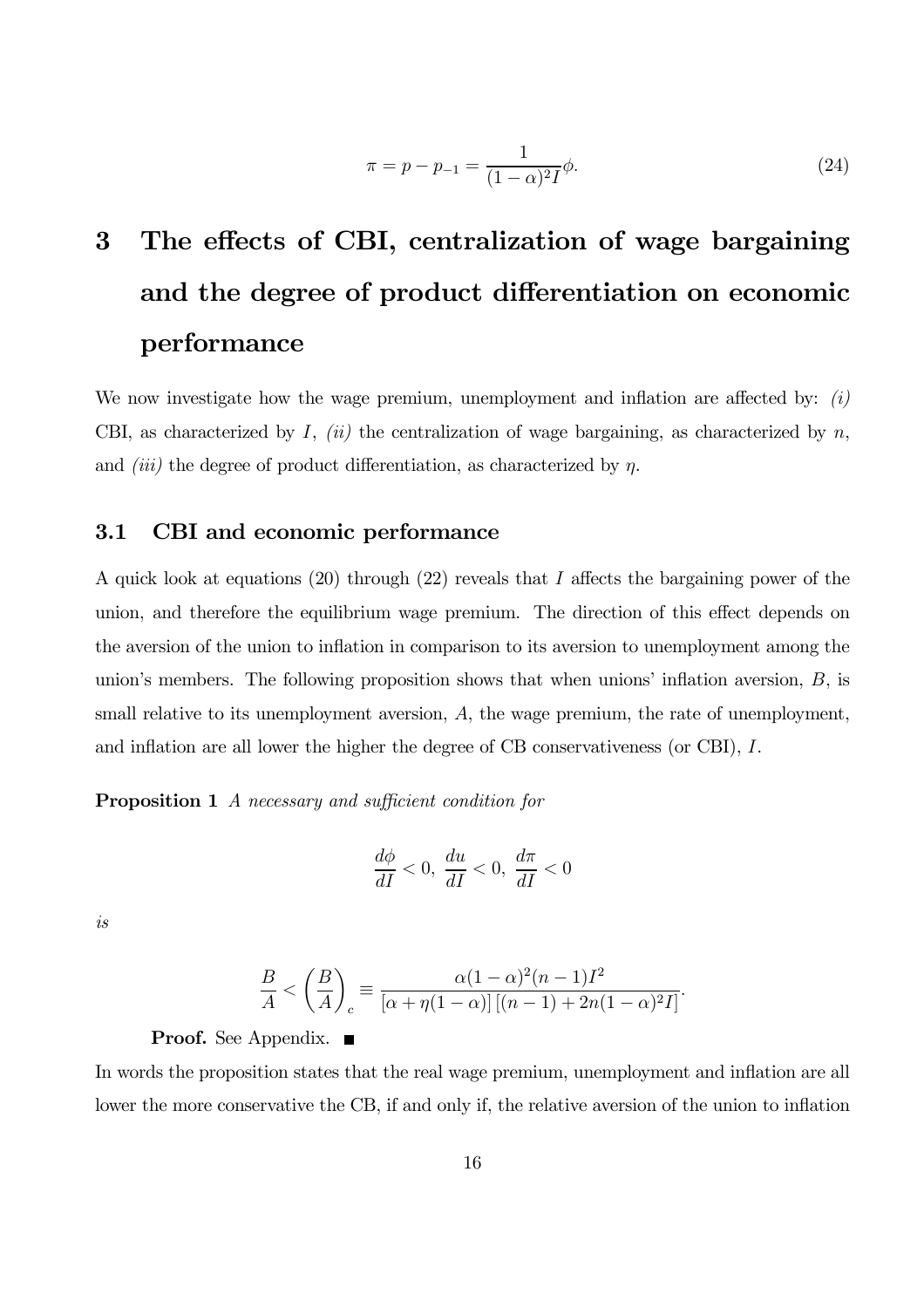and to unemployment among its members is below some threshold. The intuition underlying this condition follows. An increase in the degree of CB conservativeness triggers two opposing effects on the wage premium. These effects are generated by "fear of inflation" and by "fear of unemployment" on the part of unions. On one hand, a more conservative CB reduces the unions' concerns for price-inflation, inducing more wage aggressiveness.<sup>19</sup> On the other hand, a more conservative CB favors wage moderation on the part of unions, since a conservative CB will provide little accomodation and may even tighten the money supply in response to wage pressure, generating higher unemployment. In effect, as a by-product of its worry for price stability, a conservative CB is expected to punish higher wages by raising unemployment. Thus, the deterrence exerted on unions through their fear of unemployment is stronger when the CB is more conservative. $^{20}$ 

When the condition  $\frac{B}{A} < (\frac{B}{A})_c$  is satisfied, an increase in I raises unions' fears of unemployment by more than it alleviates their inflationary fears. This implies that a higher level of CBI is conducive to less inflation, as well as to **lower unemployment.** When  $\frac{B}{A} > (\frac{B}{A})_c$ , an increase in I raises unions' unemployment fears by less than it alleviates their inflationary fears, causing an increase in the wage premium. The ratio  $\frac{B}{A}$  characterizes the relative aversion of a typical union to inflation in comparison to unemployment among its members. Given  $\frac{B}{A}$ , and since  $\left(\frac{B}{A}\right)_c$  depends on the level of CB conservativeness, I, it is instructive to reformulate the condition in proposition 1 also in terms of I. This is done in the following corollary to proposition 1.

<sup>19</sup>As in Cukierman and Lippi (1999) this happens for two reasons. First a stronger anti-inflationary stance on the part of the CB means that a unit increase in the nominal wage translates into a larger increase in the real wage  $(Z_w$  is higher). Second, an increase in CB conservativeness reduces the inflationary cost of a given nominal wage increase for inflation-averse unions  $(B > 0)$ .

 $^{20}$ A similar conclusion appears both in Bratsiotis and Martins (1999) and Soskice and Iversen (2000). However, these papers have the limitation of postulating the monetary policy rule, rather than deriving it endogenously from CB's preferences. In particular, Bratsiotis and Martins (1999, p.244) only consider the case where an increase in the price level will trigger a reduction in money supply. By contrast, Soskice and Iversen (2000) only consider the case where an increase in the price level will trigger a (less than proportional) increase in the money supply. To facilitate comparison with Soskice and Iversen's results, we first re-express the money-supply rule (16) in terms of prices. Combining equation (16) with the expression for the (log of the) price-level (11), the reaction function of the CB can be expressed as:  $m = \theta_0 + [1 - \alpha(1 - \alpha)I]p$ , where  $\theta_0$  is a constant (Notice that  $sgn(\frac{dm}{dp}) = sgn(\frac{dm}{dw})$ . Taking anti-logs, our reaction function can be expressed, in terms of Soskice and Iversen's formulation, as  $M = \Theta_0 \cdot (P)^{1-\alpha(1-\alpha)I}$ , where  $\Theta_0$  is a positive constant. Since  $I \in [0,\infty)$ , it follows that  $[1 - \alpha(1 - \alpha)I] \in (-\infty, 1)$ . Soskice and Iversen simply assume that the CB follows the (exogenously given) reaction function  $M = P^a$ , where  $a \in [0, 1]$ . This restriction on a **excludes** the possibility that a CB may react to price (or wage) increases by reducing the money supply.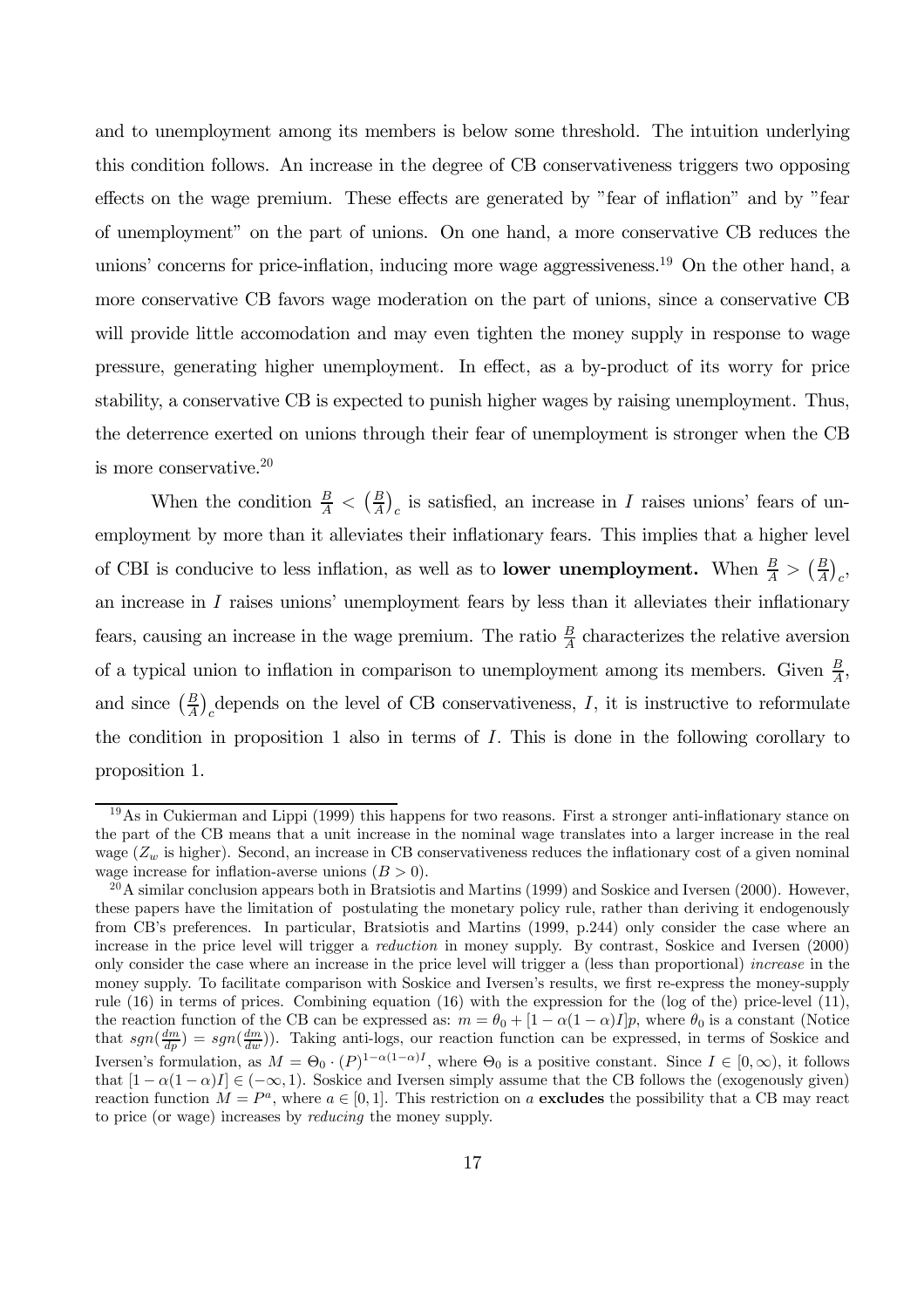**Proposition 2** : An increase in the degree of central bank conservativeness, I, induces a reduction or an increase in the wage premium,  $\phi$ , depending on whether I is larger or smaller than a non negative critical value,  $I_c$ , whose explicit form is given by

$$
I_c \equiv \frac{n}{n-1} \frac{D}{\alpha} \frac{B}{A} + I_{na} \sqrt{D \left( (1-\alpha)^2 \left( \frac{n}{n-1} \right)^2 D \frac{B}{A} + \alpha \right)} \sqrt{\frac{B}{A}}
$$

where

 $D \equiv \alpha + \eta(1-\alpha)$ .

### **Proof.** See Appendix.  $\blacksquare$

The proposition implies that the equilibrium wage premium is an inverted-U function of the level of CB conservativeness. When the CB is more liberal than  $I_c$  the deterring effect of monetary institutions on real wage demands is dominated by unions' aversion to inflation. When the CB is more conservative than  $I_c$  the deterring effect is dominated by unions' fear of unemployment among their members. To elaborate, given the unions' aversion to inflation relative to unemployment,  $\frac{B}{A}$ , an increase in I in the range below  $I_c$  alleviates the inflationary fears of unions by more than it raises their fears from unemployment. Above  $I_c$  a similar increase raises unions' fear from unemployment by more than it alleviates their fear from inflation. The critical level,  $I_c$ , is positively related to the relative aversion of a typical union to inflation in comparison to unemployment as characterized by the ratio  $\frac{B}{A}$ . The lower the relative aversion of unions to inflation, the lower is the critical value,  $I_c$ , and the wider, therefore, the range of values of I for which an increase in CB conservativeness reduces the wage premium. In the extreme case in which unions are not averse to inflation at all  $(B = 0)$  the wage premium and CB conservativeness are negatively related over the entire range of I.

### 3.2 Centralization of wage bargaining and economic performance

The following proposition characterizes the relation between economic performance and decentralization in wage-setting.

**Proposition 3** The wage premium, the rate of unemployment and inflation are all increasing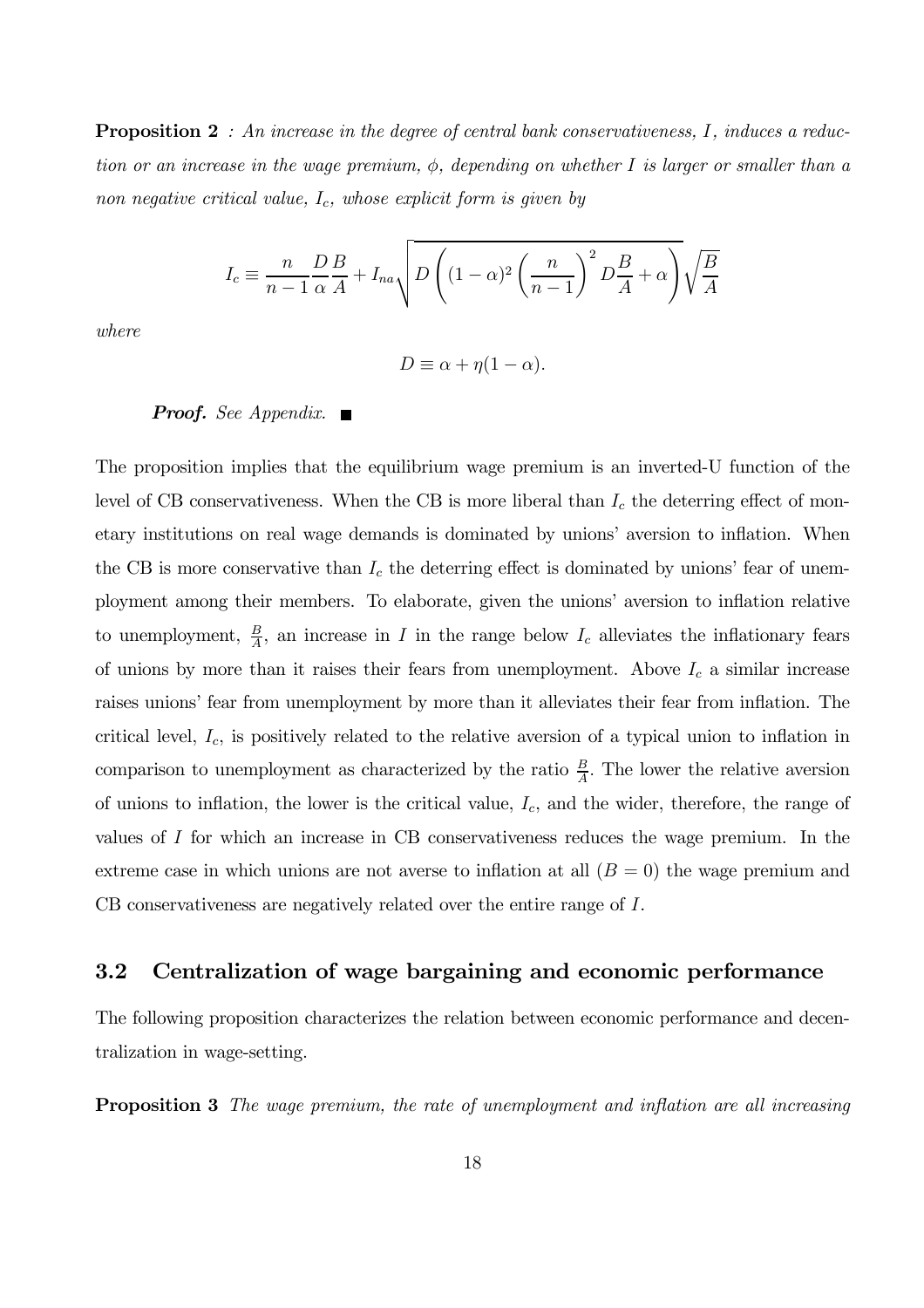in the degree of decentralization of the labor market, as measured by the number of unions,  $n^{21}$ 

### **Proof.** See Appendix.  $\blacksquare$

The unambiguous result in proposition 3 is the sum of a number of effects some of which operate in opposite directions.<sup>22</sup> In order to understand the various channels through which decentralization affects the wage premium, we examine the effect of n on  $Z_w$  and  $Z_u$ , defined in Section 2.3. An increase in n unambiguously raises  $Z_w$ , leading to a *higher* wage premium. When the labor market is highly decentralized (*n* large), the increase in the nominal wage of a typical union has a small impact on the aggregate price level  $p$ . Thus, the marginal gain to the union in terms of real wage is relatively large.<sup>23</sup> However, the impact of an increase in n on  $Z_u$  is ambiguous in general, as the relative price effect and the generalized real balance effect react in opposite direction to changes in n. An increase in n raises  $Z_u$  through the relative price effect, and tends to reduce the wage premium. This reflects the fact that when the fraction  $1/n$ of firms affected by an adverse price change is small, competition is stronger because consumers find it easier to shift their demand towards goods produced by firms whose unions did not raise wages. The second component of  $Z_u$  captures the impact of the generalized real balance effect on firms' labor demand. When  $n$  is larger, each union perceives that an increase in its nominal wages will have a negligible effect on the *aggregate* wage level  $w$ , which eventually determines the magnitude of the reaction by the CB. Therefore, an increase in  $n$  tends now to *increase* the wage premium, since unions internalize the adverse effects of a nominal wage increase to a lesser extent.

Proposition 3 states that, although the competition effect of more decentralization operates in the model, it is dominated by the strategic effects. Thus, the present model does not generate the "hump-shaped" relation between unemployment and labor market centralization

<sup>&</sup>lt;sup>21</sup> In the extreme cases  $n = 1$  and  $n \to \infty$  the wage premium is given respectively by  $\phi(n = 1) = \frac{(1-\alpha)^4 I^2}{(1-\alpha)^2 I^2 A + B}$ and by  $\phi(n \to \infty) = \frac{1-\alpha}{A} \frac{\alpha + \eta(1-\alpha)}{\eta}$ . Simple algebra verifies that  $\phi(n \to \infty) > \phi(n = 1)$  as implied by the proposition.

 $^{22}$ Bratsiotis and Martins (1999, p.253) also find conflicting effects of centralization, and conclude that centralization is more likely to lead to lower wages and unemployment when the CB is sufficiently conservative.

 $23$ This is analogous to the strategic effect in Cukierman and Lippi (1999) and to the "internalization effect" in Guzzo and Velasco (1999).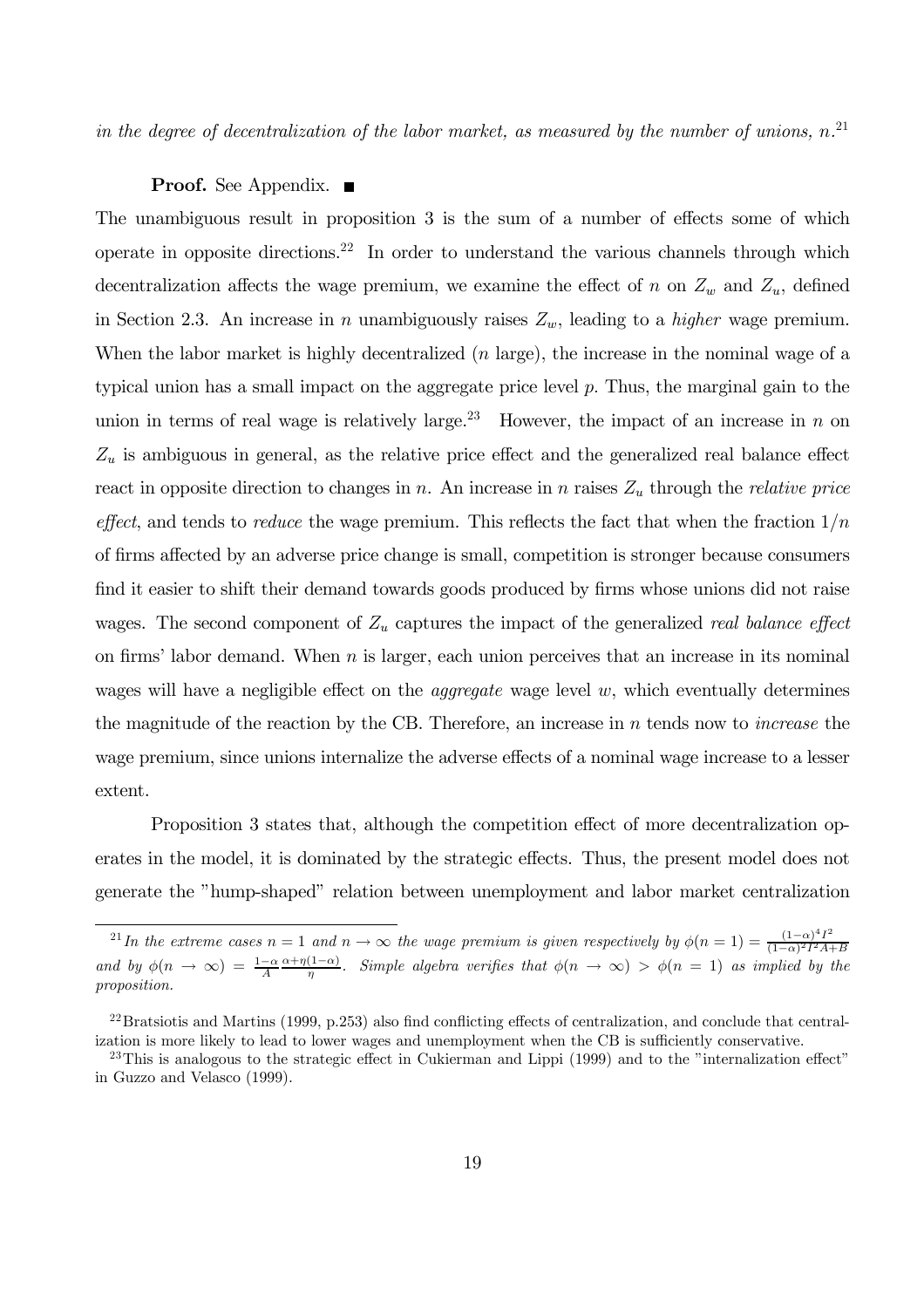stressed by Calmfors and Driffill  $(1988)$ , and more recently by Cukierman and Lippi  $(1999).^{24}$ This feature obviously depends on the particular structure of the model. However, the result in proposition 3 is consistent with empirical evidence suggesting that countries with a high degree of coordination in wage setting have lower unemployment (Nickell (1997), OECD (1997) and Nickell (1999)).

# 3.3 The effects of the degree of product substitutability on economic performance

The degree of product substitutability is characterized by the relative price elasticity,  $\eta$ , of the demand for goods. The larger this elasticity, the larger competition in product markets.

**Proposition 4** The wage premium, the rate of unemployment and inflation are all decreasing in the relative price-elasticity of the demand for goods, η.

#### **Proof.** See Appendix. ■

The intuition for this result is simple. A larger  $\eta$  raises the size of the relative price effect generated by an increase in the nominal wage (this effect is contained in  $Z_u$ ), and thus the employment loss.<sup>25</sup> More competitive product markets translate, via the derived demands for labor, into more competitive labor markets. Interestingly, interpreting the wage premium as a measure of labor market rigidity, it follows that higher market power in the goods market, as characterized by low values of  $\eta$ , induce rigidities in the labor market. This implication is consistent with findings reported in Nickell (1999). After considering several studies on the relation between wages and the degree of imperfect competition on product markets, Nickell concludes that there is evidence supporting the view that the real wage of unionized firms is

<sup>&</sup>lt;sup>24</sup>Cukierman and Lippi (1999) and Guzzo and Velasco (1999) have noted that when decentralization, n, goes up there are two opposing effects on the wage premium: the "competition" effect, and the "strategic" effect. On one hand, since competition among labor of different unions goes up with their number the real wage goes down. On the other hand, since the impact of each union on the inflationary reaction of the CB is smaller when  $n$  is larger, unions become more aggressive and the real wage goes up.

<sup>&</sup>lt;sup>25</sup>Note that even when the goods market approximates perfect competition  $(\eta \to \infty)$  the wage premium remains strictly positive. Even in this case, monopolistic unions manage to set wages above the competitive level by artificially restricting the supply of their members. This result is a consequence of the assumption that the typical firm can employ only the labor of its own union.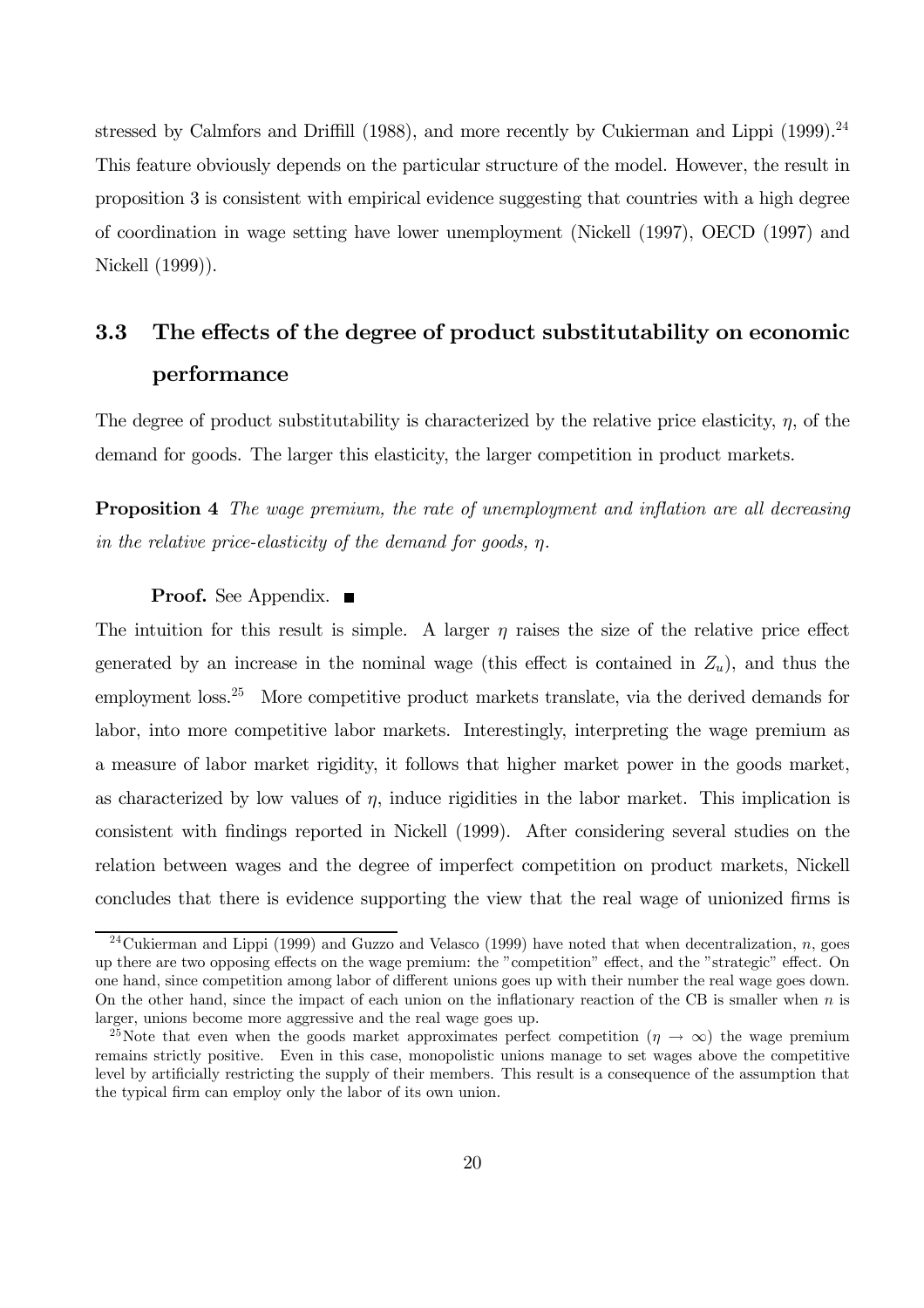higher in sectors with more market power.<sup>26</sup>

# 3.4 Interactions between CBI, centralization of wage bargaining and product market competition

This section investigates how different degrees of centralization of wage bargaining and of product market competitiveness affect the marginal impact of CB conservativeness on the wage premium and unemployment. For simplicity the discussion is limited to the case in which unions are not averse to inflation  $(B = 0)$ .

### 3.4.1 The effect of centralization of wage bargaining on the marginal impact of CB conservativeness on the wage premium

This subsection investigates how different degrees of centralization of wage bargaining affect the marginal impact of CB conservativeness on the wage premium and unemployment. For simplicity the discussion is limited to the case in which unions are not averse to inflation  $(B = 0)$ .

When unions are not averse to inflation the marginal impact of CB conservativeness on the wage premium and unemployment is always negative. That is,  $\frac{d\phi}{dI} < 0$ . We analyze how a change in n affects  $\frac{d\phi}{dI}$  by calculating, from equation (20), the cross impact on the wage premium of centralization and conservativeness  $\left(\frac{d^2\phi}{dIdn}\right)$ . The sign of the resulting expression is given by:

$$
sgn\left(\frac{d^2\phi}{dIdn}\right) = -sgn\left\{(1-\alpha)[\alpha + \eta(1-\alpha)] - (n-1)\eta\left[\frac{1}{I} + (1-\alpha)^2\right]\right\}
$$

For given  $n$ , this expression is more likely to be negative the higher the level of  $I$ . Moreover, for low levels of centralization (*n* sufficiently large) the sign of  $\frac{d^2\phi}{dI d n}$  tends to be positive, while for high levels of centralization (*n* relatively low) the sign tends to be negative.<sup>27</sup> Thus, the ability of a conservative CB to discourage high wage claims and high unemployment is par-

<sup>&</sup>lt;sup>26</sup>Related evidence on the adverse effects of product and labor market rigidities on macroeconomic performance in European countries appears in Koedijk and Kremers (1996).

<sup>&</sup>lt;sup>27</sup>More formally  $\frac{d^2\phi}{dIdn} \geq 0$  as  $n \geq 1 + \frac{(1-\alpha)[\alpha + \eta(1-\alpha)]}{\eta[\frac{1}{f} + (1-\alpha)^2]}$ . Thus,  $\frac{d^2\phi}{dIdn} < 0$  is more likely to hold for higher levels of I.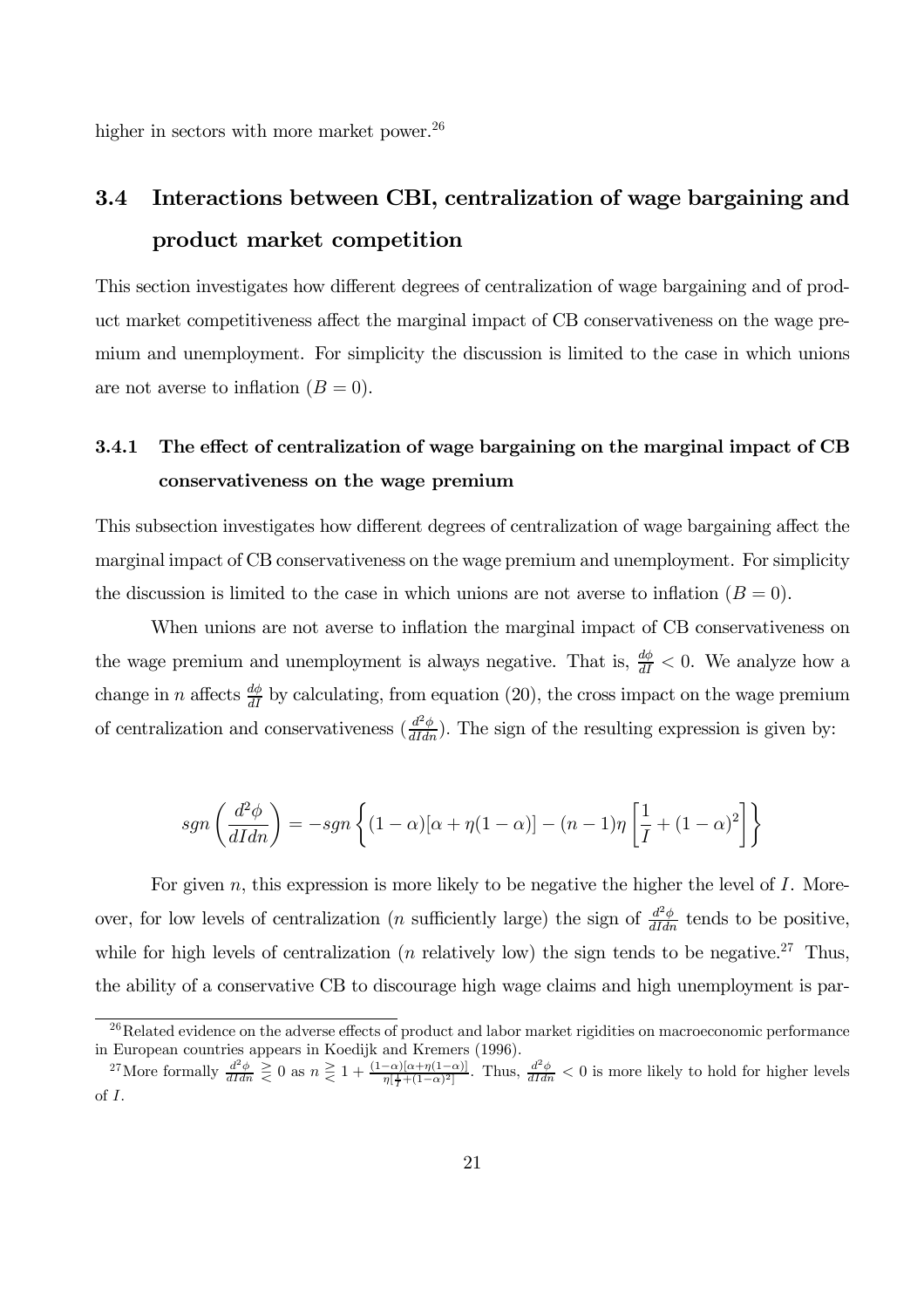ticularly effective when centralization is at intermediate levels.28 Interestingly, this implication of the theory is consistent with evidence on average unemployment rates for a group of OECD countries at various levels of centralization of wage bargaining and of CB conservativeness, reported in Table 1 of Soskice and Iversen (2000). The main empirical regularity in the table is that at intermediate levels of centralization the difference in average unemployment rates between high independence and low independence countries is negative and significant while at either low or high levels of centralization there is no significant difference in average unemployment rates between countries with high and low levels of CBI.29

### 3.4.2 The effect of product market competition on the impact of CBI on the wage premium

We turn next to investigate how the degree of product market competition, as characterized by  $\eta$ , affects the size of  $\frac{d\phi}{dI} < 0$ . It is straightforward to show that, for  $B = 0$ ,  $\frac{d^2\phi}{dI d\eta} > 0$ . Therefore, an increase in the level of competitiveness on product markets reduces the absolute value of the negative effect of CBI on the wage premium and unemployment, implying that more competition on product markets tends to reduce the benefits associated with CB conservativeness. Another way of stating the same result is that the beneficial effect of a more conservative CB for employment is larger the lower the level of competitiveness on product markets (a low  $\eta$ ). Thus, scarce competition on product markets raises the desirability of having a highly conservative CB.

<sup>&</sup>lt;sup>28</sup>This impact effect attains its maximal value when centralization is at the level  $\left(\frac{1}{n}\right)^*$  =  $\left[1+\frac{(1-\alpha)[\alpha+\eta(1-\alpha)]}{\eta[\frac{1}{2}+(1-\alpha)^2]}\right]^{-1}$ . For the extreme cases of full centralization  $(n=1)$  and full decentralization  $(n=1)$  $\int_0^{-1}$ . For the extreme cases of full centralization (n = 1) and full decentralization (n → ∞) the wage premium is independent of CBI. Soskice and Iversen (2000) obtain a similar result in a somewhat more restricted framework.

 $^{29}$ Holden (2003a) considers a model in which the degree of coordination of wage setting among unions is determined endogenously and argues that it is easier to sustain such coordination when the CB is relatively accommodative. His argument builds on the result that CB conservativeness is more effective in restraining unemployment when the labor market is not fully centralized. Thus, an accommodating CB generates a stronger incentive to coordinate wage setting, so as to achieve wage moderation and lower unemployment. In conjunction with the result in this subsection Holden's conclusion implies that the incentive to coordinate wage setting for this reason is stronger in relatively decentralized labor markets.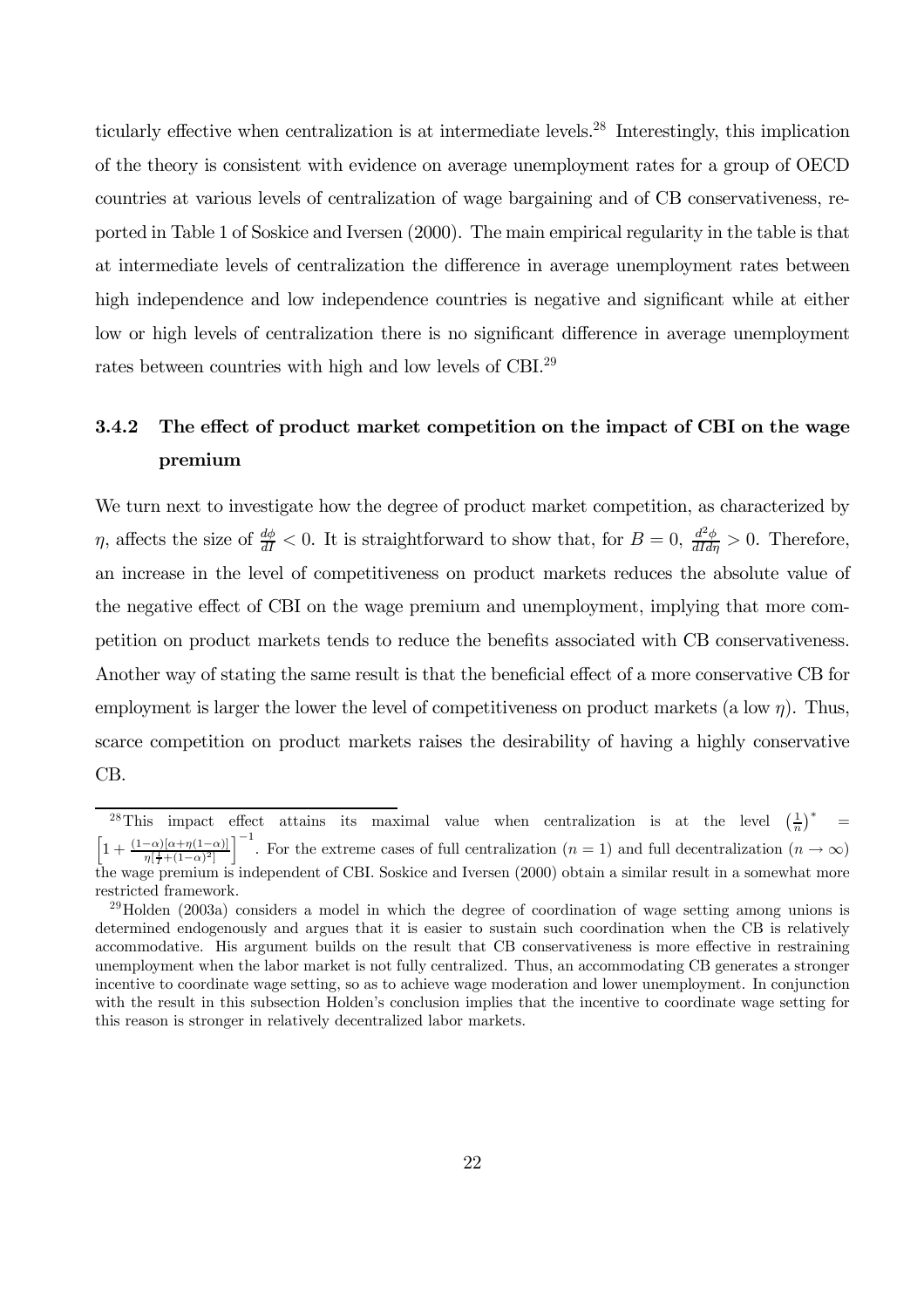# 4 The socially optimal level of conservativeness

Ever since Rogoff (1985), the idea that it is socially optimal to appoint a central banker that is more conservative than society constituted a basic benchmark in discussions of the optimal design of monetary institutions. In the absence of shocks, Rogoff's framework implies that the optimal level of conservativeness is infinite. Thus, the CB should care only about price stability. By contrast, Skott (1997), Cukierman and Lippi (1999), Guzzo and Velasco (1999) (as corrected by Lippi (2002)) and Lawler (2000) have recently shown that in the presence of an inflation averse monopoly union the socially optimal level of CB conservativeness is zero (the "populist CB" view in the sequel). Those frameworks abstract from the aggregate demand transmission channels of monetary policy. On the other hand, Bratsiotis and Martins (1999) and Soskice and Iversen (1998, 2000), while abstracting from the inflation fears of unions, incorporate the aggregate demand channel and conclude that a non accomodating CB brings about a better macroeconomic performance. Having established the relation between the relative aversion of unions to inflation/unemployment and the impact of conservativeness on one hand and the relation between conservativeness and accomodationon on the other, we are now in a position to shed some new light on those opposing views. Following Rogoff and others let the social loss function be

$$
\Lambda = u^2 + S \pi^2 \tag{25}
$$

where  $S \in (0,\infty)$  represents society's relative aversion to inflation, that may generally differ from the relative inflation aversion of the CB,  $I^{30}$ . The main issue then is the following: If society delegates the conduct of monetary policy to a central banker, what is the level of CB conservativeness (or inflation aversion) that is optimal for a society with relative inflation aversion S? Inserting the equilibrium expressions for u and  $\pi$  from equations (23) and (24) into equation (25) this problem is equivalent to the minimization of the following expression with respect to  $I$ ,

$$
\Lambda(I) = \left(\frac{\phi(I)}{1-\alpha}\right)^2 + S\left(\frac{\phi(I)}{(1-\alpha)^2I}\right)^2\tag{26}
$$

 $30$ Woodford (1999) discusses the circumstances under which such a quadratic welfare function is a good approximation of welfare in a model that is explicitly based on utility.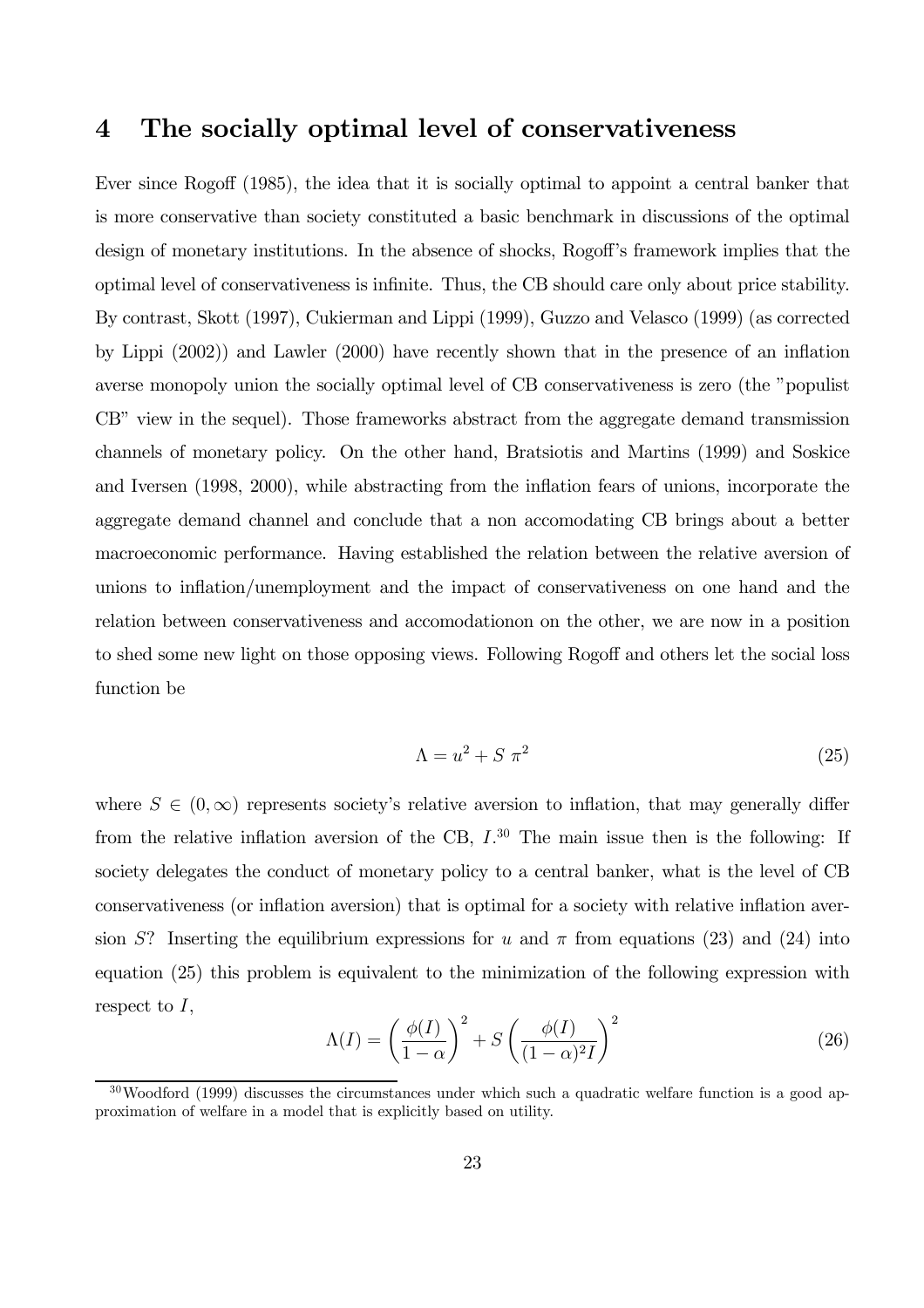where  $\phi(I)$  is given by equation (20). Note that social losses depend on central bank conservativeness directly, as well as through the effect that conservativeness has on the wage premium,  $\phi(I)$ . When unions do not care about inflation  $(B = 0)$ , the following holds:

#### **Proposition 5** : When  $B = 0$  an ultra conservative central banker is socially optimal.

### **Proof.** See Appendix.  $\blacksquare$

The intuition underlying the proposition is simple. When unions are averse only to unemployment, an extremely conservative CB has a maximal moderating effect on unions' real wage demands. This in turn implies that, under such a central banker, unemployment and inflation will be at their lowest levels. No matter how strong is the inflation aversion of society, it therefore pays to appoint an "ultra conservative" central banker.<sup>31</sup>

We turn next to the more general case where the relative inflation aversion of unions is strictly positive but moderate; i.e.,  $\frac{B}{A}$  is strictly positive but not too large. The following proposition provides some overly strong conditions for an ultra conservative CB to be socially optimal when there is more than one union.32

**Proposition 6** : (i) If

$$
\frac{B}{A} < Min\left\{S\left(1 - \frac{\alpha}{2}\right), \frac{1}{2(1 - \alpha)}\right\}
$$

the social optimum problem does **not** have an internal solution.

(ii) If there is more than one union, the condition in part  $(i)$  is satisfied, and if

$$
\frac{B}{A} < \frac{2-\alpha}{2(1-\alpha)}\sqrt{S}
$$

an ultra conservative CB is socially optimal.

<sup>&</sup>lt;sup>31</sup>Although monotonically decreasing in I, the wage premium remains positive when  $I \rightarrow \infty$ . It is worth noting, at the risk of some repetition, that this analysis abstracts from the potential gains from stabilization policy.

<sup>&</sup>lt;sup>32</sup>With a single inflation-averse union (i.e.,  $n = 1$  and  $B > 0$ ), the wage-premium is equal to  $\frac{(1-\alpha)^4 I^2}{(1-\alpha)^2 I^2 A + B}$ , and the social optimum is attained by an ultra liberal central banker. This conclusion crucially depends on inflation aversion  $(B > 0)$ . For the single union case, the net effect of a higher wage claim just reduces to costly inflation, and the more so the more liberal the CB.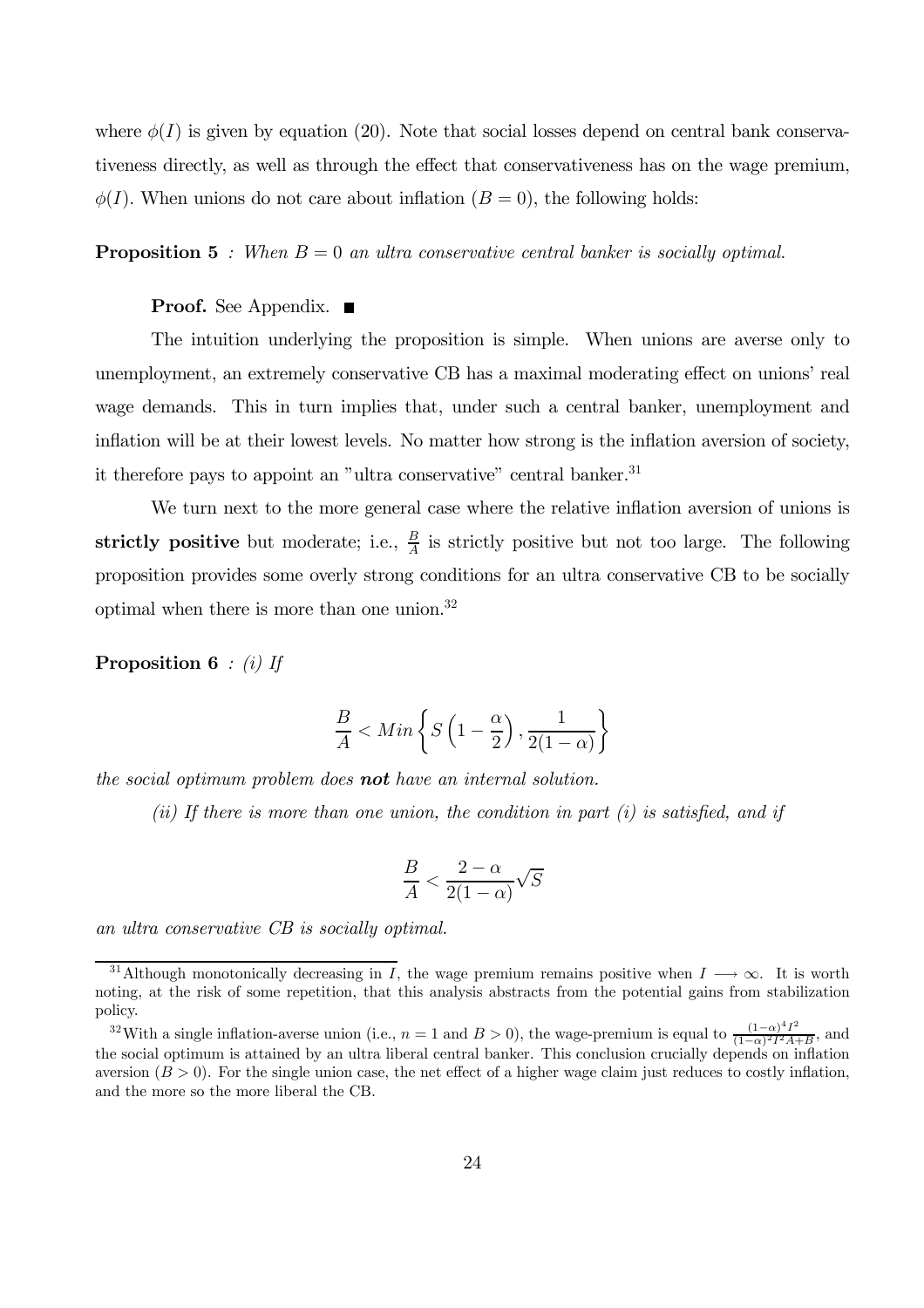### **Proof.** See Appendix.  $\blacksquare$

Proposition 6 states that if the inflation aversion of unions is sufficiently small in comparison to their aversion to unemployment an ultra conservative central banker maximizes social welfare. For the standard case in which the parameter  $\alpha$  is equal to 2/3, the conditions in the proposition reduce to  $\frac{B}{A} < \min\left\{\frac{2}{3}S, \frac{3}{2}, 2\sqrt{S}\right\}$ . Since unions are likely to be relatively more concerned about unemployment than about inflation, this condition is likely to be satisfied in reality (see Calmfors (2001) for a discussion).

Thus, for the case of more than one union, an ultra conservative central banker is socially optimal unless  $\frac{B}{A}$  is implausibly large.<sup>33</sup> It follows that the optimality of the populist CB is very likely to be the exception rather than the rule.<sup>34</sup> The root cause of the difference is that the populist CB view is derived within frameworks that abstract from the aggregate demand channel of monetary policy. As a consequence the deterring effects of contractionary monetary policies designed to reduce wage driven inflations are neglected. Since such contractionary policies reduce the demand for labor, unions moderate their wage demands mainly because of fear of unemployment among their members, rather than because of their inflationary fears. Bratsiotis and Martins (1999) and Soskice and Iversen (1998, 2000) recognize this effect but, since they abstract from the inflation fears of unions, their frameworks are not sufficient to settle the issue.35

To sum up, deterrence generally operates via two channels. A relatively liberal CB has a comparative advantage at deterring unions from setting high wages via their inflation aversion, while a relatively conservative CB has a comparative advantage in deterring them through their aversion to unemployment. This can be summarized more generally as follows

**Proposition 7** Deterrence of real wage claims by the CB is most effective when the relative

 $33$ This conclusion is backed by numerical simulations in which social losses are minimized when I tends to infinity unless  $B$  is much larger than  $A$ .

<sup>&</sup>lt;sup>34</sup>Guzzo and Velasco (1999) have claimed that a populist central banker is socially optimal at all levels of centralization of wage bargaining. But this is due to their implicit assumption that wages are contracted in real terms. As shown by Lippi (2002) (and recognized in Guzzo and Velasco (2002)) when wages are contracted in nominal terms the Guzzo and Velasco model implies, as do the other models, that a populist CB is socially optimal provided there is a single monopoly union.

<sup>&</sup>lt;sup>35</sup>In a model with a CES production function in labor varieties Lippi (Forthcoming) shows that the effect of CB conservativeness on employment is ambiguous due to its opposite effects on output demand and on labor substituability. But, since his model does not feature a channel of monetary policy that operates via aggregate demand, it does not really capture the main deterring mechanism of Soskice and Iversen.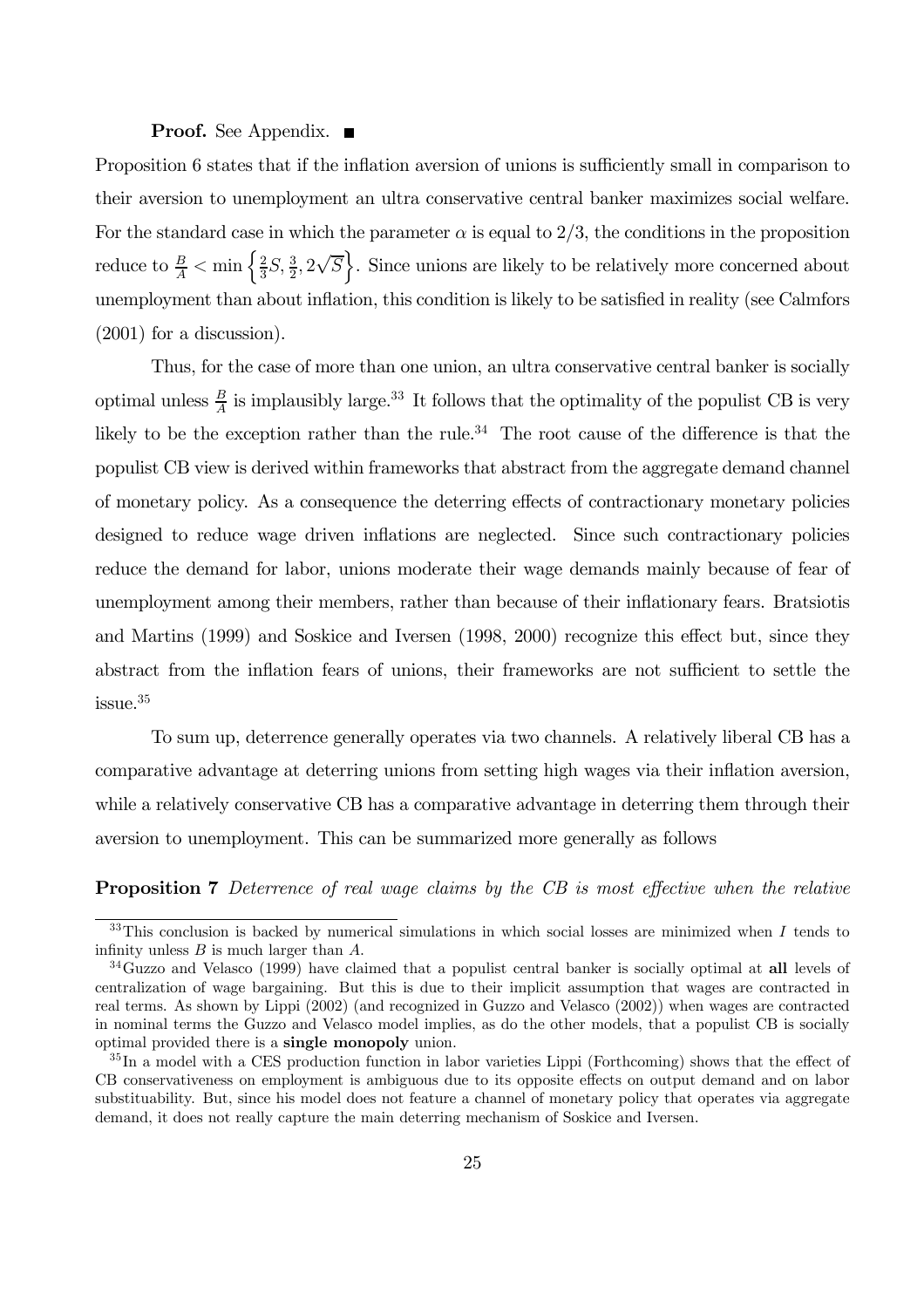aversion of the CB to unemployment versus inflation is biased in a direction opposite to that of labor unions.

Propositions 5 and 6 can be viewed as particular cases of this general principle.

Before closing this section it is important to note that the preceding analysis is based on the presumption that the degree of indexation is exogenous. Liviatan (2002) has recently critisized the notion that unions will moderate their real wage demands, due to substantial inflationary fears, when a sufficiently populist CB is appointed. His argument is that the level of indexation in the economy reacts endogenously and positively to the the level of populism of the CB. Appointment of a highly liberal CB will induce unions to raise the degree of wage indexation, thus neutralizing the deterring effect of such a bank on their wage setting behavior. This is a further argument against the appointment of a populist CB and in favor of appointing its conservative counterpart.

### 5 Concluding remarks

This paper proposes a general equilibrium framework with endogenous monetary policy that characterizes the effects of CB conservativeness, product market differentiation, and the degree of centralization of wage bargaining on wages, employment and inflation. Unlike most of the literature on strategic monetary policy our framework features **both** aggregate supply and aggregate demand transmission channels of monetary policy.

Some of the main results follow. First, the degree of monetary accommodation in response to nominal wage inceases depends on CB conservativeness. The more conservative the CB the less accommodative it is. Second, a sufficiently conservative CB will reduce money growth in response to nominal wage inflation. This is consistent with econometric evidence, as well as with casual observations on countries like Germany under the highly conservative Bundesbank. Third, when unions' aversion to unemployment is sufficiently larger than their inflation aversion, an ultra conservative CB is socially optimal.<sup>36</sup> This result supports, within a richer and more realistic framework, the point of view of Bratsiotis and Martins (1999) and Soskice and Iversen

<sup>36</sup>This abstracts from the existence of shocks and stabilization policy.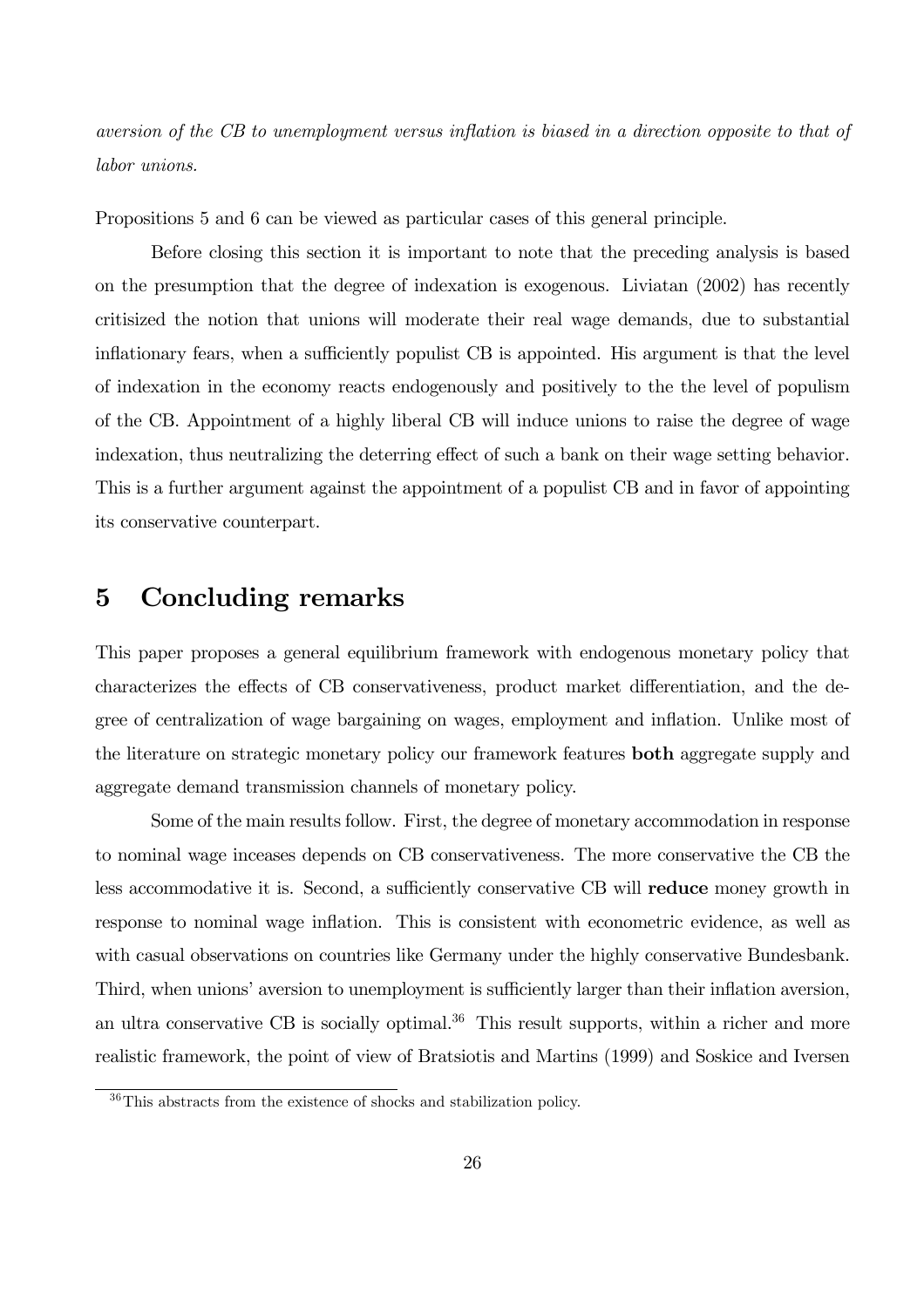(1998, 2000), rather than that of the "populist CB" view. Fourth, when unions do not care about inflation, CB conservativeness and unemployment are always negatively related. Fifth, the moderating marginal impact of CB conservativeness on unemployment is largest at intermediate levels of centralization of wage bargaining. This is consistent with evidence presented in Soskice and Iversen (2000). Sixth, the effectiveness of a conservative CB in reducing unemployment is higher the lower competition on product markets. Finally, the extent of both real and of nominal wage rigidities depends on the nature of monetary institutions. In particular, high CB conservativeness reduces downward real and nominal wage rigidity, making wages closer to their market clearing level. This is an instance of the Lucas critique.

From a methodological point of view, the paper integrates two recent strands of literature on labor markets and monetary policy. On one hand, the work of Skott (1997), Cukierman and Lippi (1999), Guzzo and Velasco (1999) and Lawler (2000) builds on unions' "fear of inflation". These papers, as well as Lippi (Forthcoming) consider the interaction between CB's preferences and unions in a framework in which monetary policy affects the economy only via supply, while Bratsiotis and Martins (1999) and Soskice and Iversen (2000) consider frameworks in which policy affects the economy only via demand.

Our framework integrates all those elements and goes somewhat beyond. First, it features both supply and demand driven transmission channels of monetary policy. The Keynesian aggregate demand effect of monetary policy operates in spite of the fact that prices are flexible. In our framework the real effects of monetary institutions arise because of the conjunction of wage stickiness and a strategic interaction between large wage setters and the monetary authority. Second, since we consider both wage-setting and price-setting within the same framework it is possible to discuss the distinct roles of imperfections in the labor and in the goods markets, the interactions between those two types of imperfections and, finally, the relationship between these imperfections and the nature of monetary policymaking institutions. Third, the paper derives the reaction function of the CB endogenously from its employment and inflation objectives. This makes it possible to characterize the equilibrium relation between the money-supply rule and the degree of CB conservativeness.

The paper provides further support for the conservative CB paradigm, pioneered by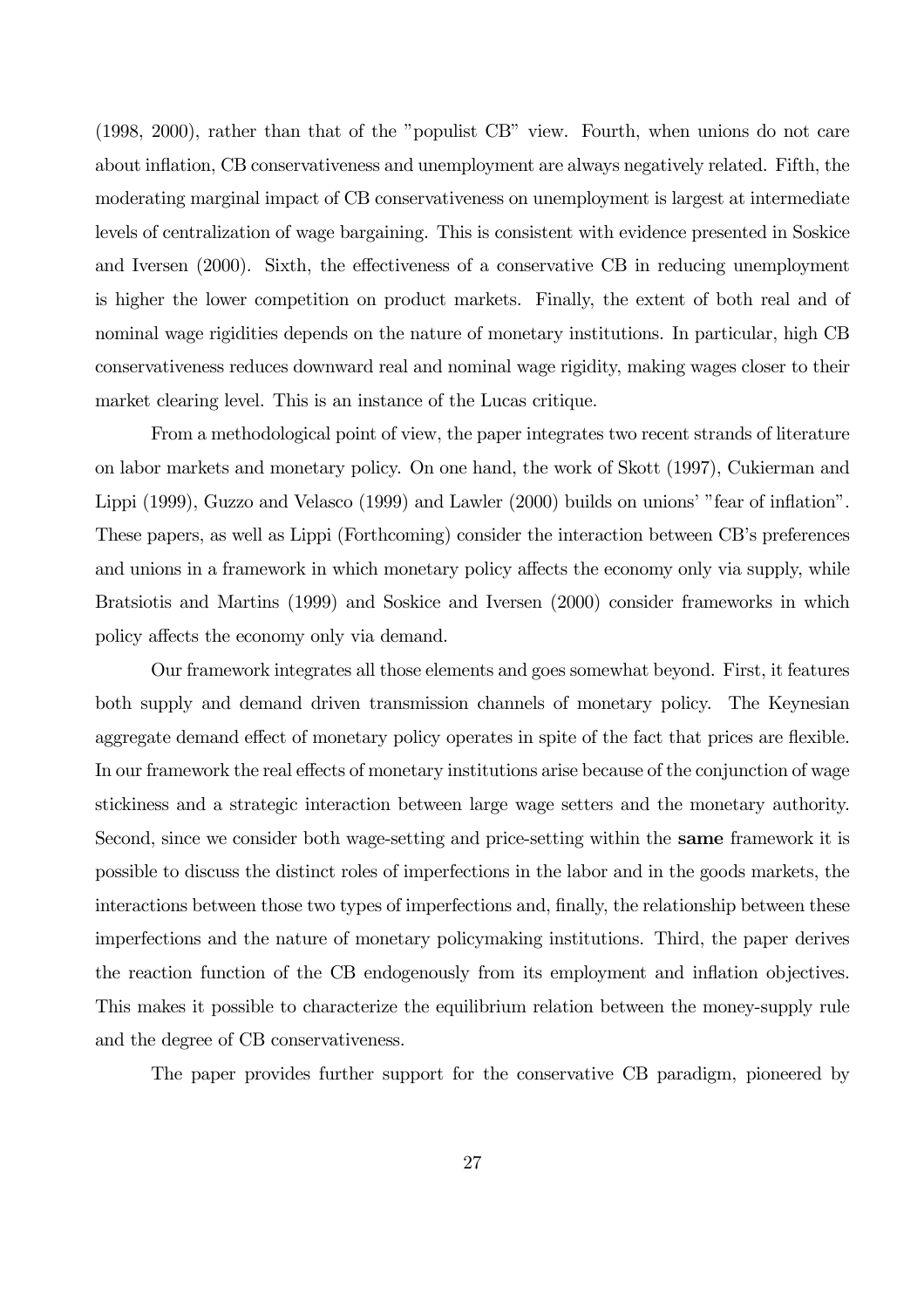Rogoff (1985).<sup>37</sup> It sheds additional light on the recent debate regarding the optimal degree of CB conservativeness in the presence of non atomistic wage setters by showing that the "populist CB" result is a rather special extreme case.

We have limited our discussion to the case in which there are no stochastic shocks and the public is fully informed about the degree of conservativeness of the CB.<sup>38</sup> The framework of this paper can also be exploited to investigate situations in which a relatively conservative CB has not yet fully established its credentials. The latter case involves a familiar trade-off between current and future unemployment since, to establish credentials, a conservative CB has to be relatively contractionary in the present. We leave this and other extensions for future work.

### 6 Appendix

### 6.1 Derivation of equilibrium wages

Differentiating equation (16) with respect to the nominal wage of union i

$$
\frac{dm}{dw_i} = \frac{1 - \alpha(1 - \alpha)I}{n\left[1 + (1 - \alpha)^2 I\right]}
$$
\n(27)

where use has been made of the fact that  $w = \frac{1}{n}w_i + \frac{n-1}{n}w_{-i}$ . Differentiating (11) with respect to  $w_i$  and using the last relation yields:

$$
\frac{dp}{dw_i} = (1 - \alpha) \frac{dm}{dw_i} + \alpha \frac{dw}{dw_i} = \frac{1}{n \left[ 1 + (1 - \alpha)^2 I \right]}.
$$
\n(28)

>From equation (10) one obtains

$$
\frac{d(m-p)}{dw_i} = -\frac{\alpha}{(1-\alpha)} \frac{d(w-p)}{dw_i}
$$

Differentiating  $(7)$  with respect to  $w_i$  and using the previous expression yields:

<sup>&</sup>lt;sup>37</sup>However, rather than focussing on the tradeoff between stabilization policy and the inflation bias, the focus here (as well as in related papers with unionized labor markets) is on the effect of CB conservativeness on the level of real wages and through them on unemployment and inflation.

<sup>38</sup>The issue of stabilization policy in the presence of shocks is analysed in Bratsiotis and Martin (1999) and Coricelli et al. (2001) for the case in which unions are not inflation-averse.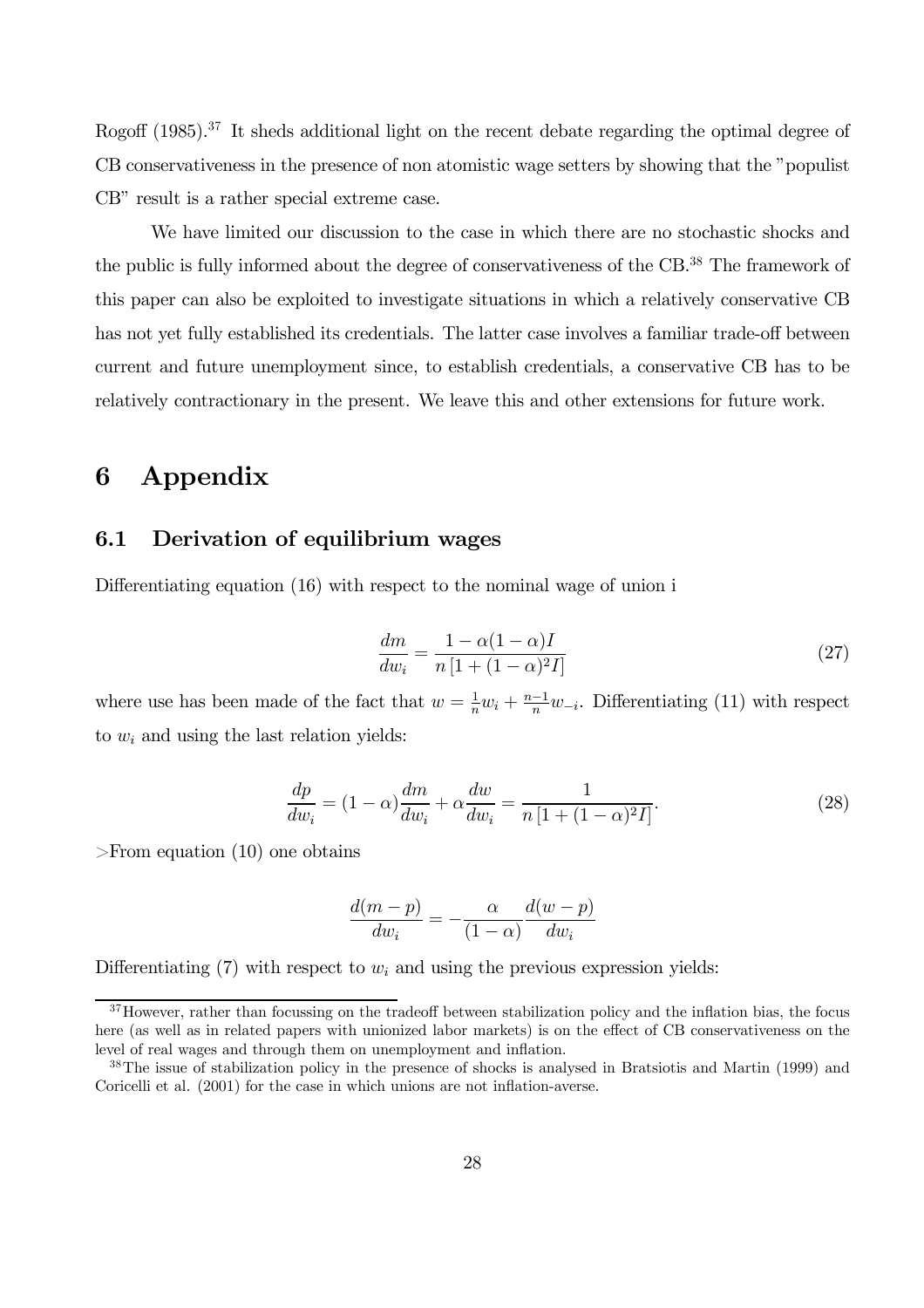$$
\frac{d(p_{ij} - p_i)}{dw_i} = \frac{\alpha}{\alpha + \eta(1 - \alpha)} \left[ 1 - \frac{dp}{dw_i} - \frac{d(w - p)}{dw_i} \right].
$$
\n(29)

Using  $w = \frac{1}{n}w_i + \frac{n-1}{n}w_{-i}$  and equation (28)

$$
\frac{d(w-p)}{dw_i} = \frac{(1-\alpha)^2 I}{n [1 + (1-\alpha)^2 I]}.
$$
\n(30)

Substituting (28) and (30) into (29) and rearranging yields

$$
\frac{d(p_{ij} - p)}{dw_i} = \left(\frac{n-1}{n}\right)\frac{\alpha}{\alpha + \eta(1-\alpha)}\tag{31}
$$

Differentiating equation (10) with respect to  $w_i$ , using (30), and rearranging yields

$$
\frac{d(m-p)}{dw_i} = \frac{-\alpha(1-\alpha)I}{n[1+(1-\alpha)^2I]}.
$$
\n(32)

Differentiating (18) with respect to  $w_i$ , using equations (31) and (32), and rearranging yields:

$$
\frac{du_i}{dw_i} = \frac{1}{n} \left[ \frac{\eta(n-1)}{\alpha + \eta(1-\alpha)} + \frac{(1-\alpha)I}{[1 + (1-\alpha)^2 I]} \right].
$$
\n(33)

Using  $(28)$  and  $(33)$  in equation  $(19)$  the first order condition of union i can be rewritten as:

$$
-Z_w + A \underbrace{\left\{ l_0 + \frac{1}{\alpha} \left[ \eta (p_i - p) - (m - p) \right] \right\}}_{u_i} Z_u + B \pi (1 - Z_w) = 0 \tag{34}
$$

where  $Z_w \equiv 1 - \frac{1}{n[1 + (1 - \alpha)^2 I]}, Z_u \equiv \left[\frac{\eta}{L}\right]$  $\frac{\eta}{D} \frac{n-1}{n} + \frac{(1-\alpha)I}{n K}$ ,  $D \equiv [\alpha + \eta(1-\alpha)]$ , and  $K \equiv$  $[1 + (1 - \alpha)^2 I].$ 

We now show that the existence of a Nash equilibrium in wages requires symmetry in prices, that is:  $p_i = p$ . Given symmetry in prices, we then show that the Nash equilibrium in wages itself is symmetric. First, to show that price symmetry is necessary for the existence of a Nash equilibrium in wages, notice that a condition like (34) must simultaneously hold for each union i, with  $i = 1, ..., n$ . These n conditions may differ, if at all, from one another only in the linear terms in  $(p_i - p)$ . The first order conditions for any two unions, s and q, imply, therefore, that  $(p_s - p) = (p_q - p)$ : the two unions first order conditions can be *simultaneously* satisfied if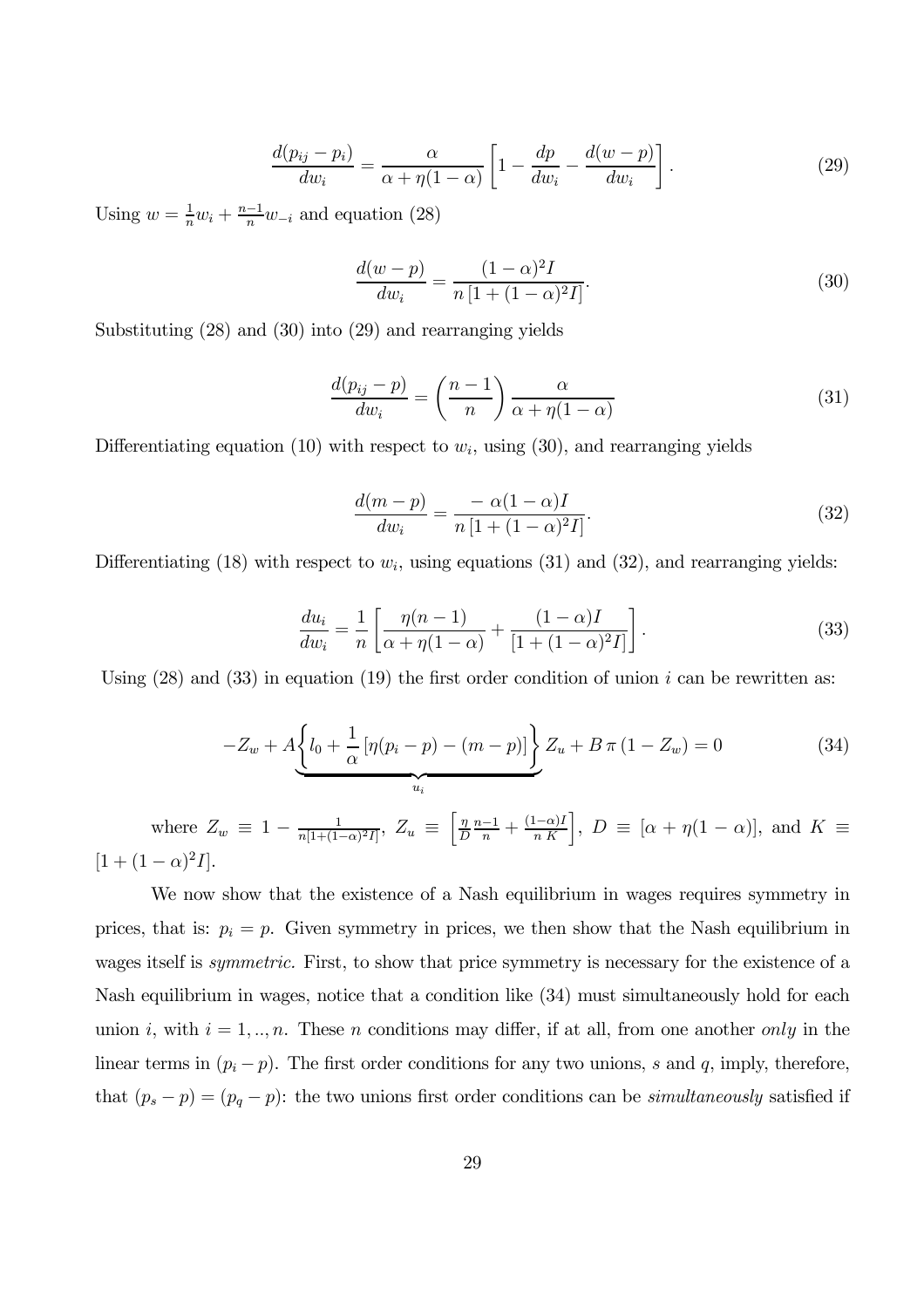and only if the monopolistically competitive firms set identical prices on their products. Since this is true for any two first order conditions it follows that  $p_i = p$ , for every  $i = 1, ..., n$ . Using this result in equation (34) implies that the first order conditions of all unions are identical. Hence they all set the same nominal wage.

The reaction function of the CB in equation (16), the expression for the equilibrium price level in equation (11) and the typical union first order condition in equation (34) provide a system of three linear equations from which w,  $p$  and  $m$  can be solved. The solution for the wage premium is obtained, after a substantial amount of algebra, by using the first two equations in the last one and by using the expression for the competitive real wage.

# 6.2 Derivation of the competitive real wage  $w_r^c$

The competitive real wage,  $w_r^c$ , is the wage level that equates labor supply and labor demand, or

$$
\int_0^1 l_0 \, dj = \int_0^1 l_{ij}^d \, dj.
$$

When the labor market is competitive all firms face the same wage and set, therefore, the same price. Hence the derived demand for labor (equation (8)) reduces to

$$
l_{ij}^d = \frac{1}{\alpha}(m-p)
$$

Using the last expression in the previous one, the labor market clearing condition can be rewritten as:

$$
l_0 = \int_0^1 \left[ \frac{1}{\alpha} (m - p) \right] dy = \frac{1}{\alpha} (m - p).
$$

Using equation (10), which relates real money balances to the average real wage level, and rearranging we obtain the solution for the competitive wage:

$$
w_r^c = -(1 - \alpha)l_0 + \frac{1 - \alpha}{\alpha}\rho.
$$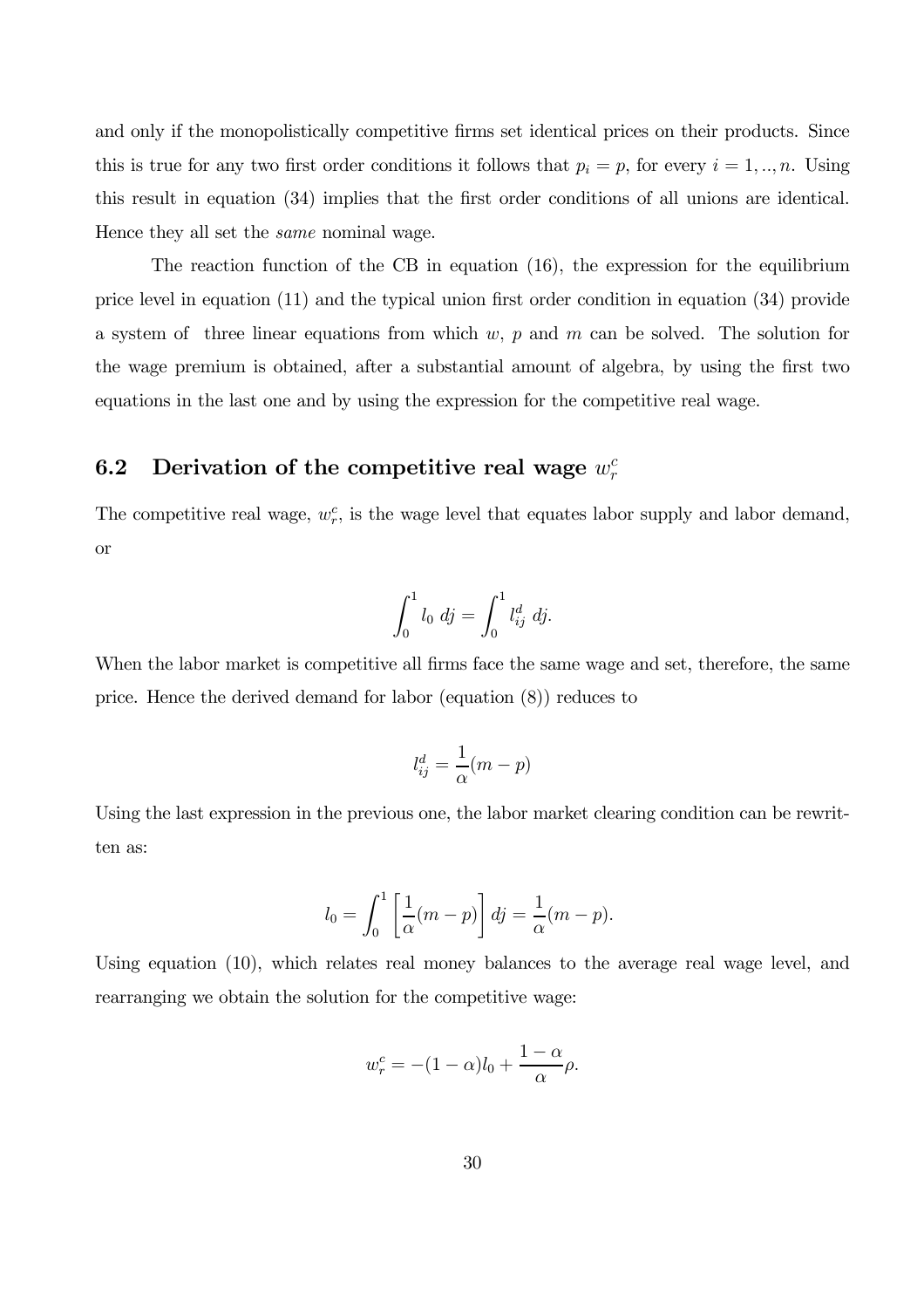### 6.3 Proof of Proposition 1

Differentiating equation  $(20)$  totally with respect to I and rearranging, it can be shown that

$$
Sgn\left\{\frac{d\phi}{dI}\right\} = Sgn\left\{\left[(n-1) + 2n(1-\alpha)^2I\right]B - \frac{\alpha(1-\alpha)^2(n-1)I^2}{\alpha + \eta(1-\alpha)}A\right\}.
$$

This expression is negative and the wage premium is decreasing in  $I$  if and only if  $\frac{B}{A}$  <  $\left(\frac{B}{A}\right)_c$ . Given this condition, equations (23) and (24) imply that unemployment and inflation are also decreasing functions of I. QED

### 6.4 Proof of Proposition 2

Proposition 1 implies that, given  $\frac{B}{A}$  there is a value of I, that we label  $I_c$ , at which the critical value  $\left(\frac{B}{A}\right)_c$  which depends on I, is equal to  $\frac{B}{A}$ . The equality  $\frac{B}{A} = \left(\frac{B}{A}\right)_c$  is equivalent to the following quadratic equation in I:

$$
Q(I) \equiv \alpha (1 - \alpha)^2 (n - 1)I^2 - 2(1 - \alpha)^2 D n \frac{B}{A} I - (n - 1)D \frac{B}{A}.
$$

Proposition 1 implies that  $\frac{d\phi}{dI}$  is negative, positive or zero depending on whether  $Q(I)$  is positive, negative or zero. The polynomial  $Q(I)$  has two roots, one of which is positive and the other negative. Since the economics of the problem limits the variation in  $I$  to the non negative orthant,  $I_c$  is given by the positive root. Since the coefficient of the square term is positive  $Q(I)$ possesses a minimum and cuts, therefore, the horizontal axis at the positive root from below. For  $I \geq 0$ , it follows that  $Q(I) > 0$  and  $\frac{d\phi}{dI} < 0$  to the right of  $I_c$ ;  $Q(I) < 0$  and  $\frac{d\phi}{dI} > 0$  to the left of  $I_c$ ; and  $Q(I) = \frac{d\phi}{dI} = 0$  at  $I_c$ . The value of  $I_c$  is obtained by solving for the positive root of the quadratic  $Q(I)$ . QED

### 6.5 Proof of Proposition 3

By totally differentiating the equilibrium expression for the wage premium in equation (20) with respect to n and rearranging, one obtains that  $Sgn\left\{\frac{d\phi}{dn}\right\} = Sgn\left\{\alpha\right\} > 0$ . Since  $\alpha$  is positive it follows that the wage premium is increasing in the number of unions,  $n$ . In addition, since, from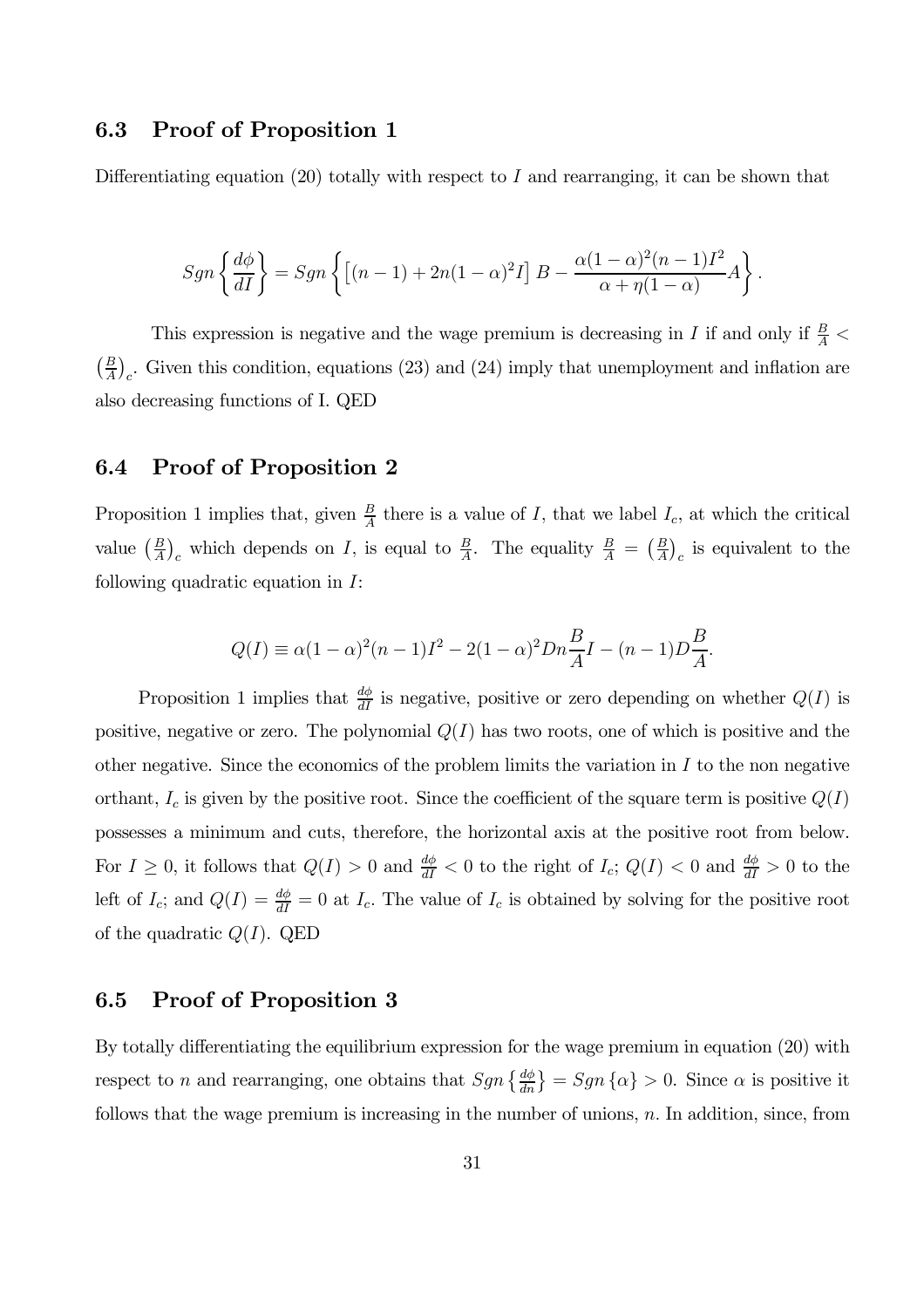equations (23) and (24), unemployment and inflation are positively related to  $\phi$  it follows that they too rise with decentralization of bargaining in the labor market. QED

### 6.6 Proof of Proposition 4

Examination of equation (20) reveals that the wage premium depends on  $\eta$  only via  $Z_u$ . It is easy to see, from equation (22) that  $Z_u$  is increasing in  $\eta$ , and that the wage premium is, therefore, decreasing in  $\eta$ . The results for inflation and unemployment follow directly from equations (23) and (24). QED

### 6.7 Proof of Proposition 5

Proposition 1 implies that, for  $B = 0$ , the wage premium is a decreasing function of I in the entire economically meaningful range of I. It follows that social losses are minimized when the CB is ultra conservative  $(I \to \infty)$ . QED

### 6.8 Proof of Proposition 6

Part (i). We start by showing that, when  $\frac{B}{A} < \frac{S}{2} \left( \frac{\alpha + \eta(1-\alpha)n}{\alpha + \eta(1-\alpha)} \right)$  $\alpha+\eta(1-\alpha)$ ) and  $\frac{B}{A} < \frac{\eta (n-1)^2}{n(1-\alpha)[\alpha+\eta(1-\alpha)]}$  hold simultaneously, the social optimum problem does not have an internal solution. We first differentiate equation  $(26)$  with respect to I:

$$
\frac{d\Lambda(I)}{dI} = \frac{2\phi(I)}{(1-\alpha)^2} \left[ \left( 1 + \frac{S}{(1-\alpha)^2 I^2} \right) \frac{d\phi(I)}{dI} - \frac{S}{(1-\alpha)^2 I^3} \phi(I) \right].
$$
 (35)

If there is an internal extremum this expression equals zero. Thus, for an internal solution to exist, the following must hold

$$
\frac{d\phi(I)}{dI}\frac{I}{\phi(I)} = \frac{S}{(1-\alpha)^2 I^2 + S}.\tag{36}
$$

Condition  $(36)$  in conjunction with the derivative of the wage premium with respect to I (obtained from equation (20)) generates, after some algebra, the following equation:

$$
\Psi(I) \equiv K_3 I^3 + K_2 I^2 + K_1 I + K_0 = 0 \tag{37}
$$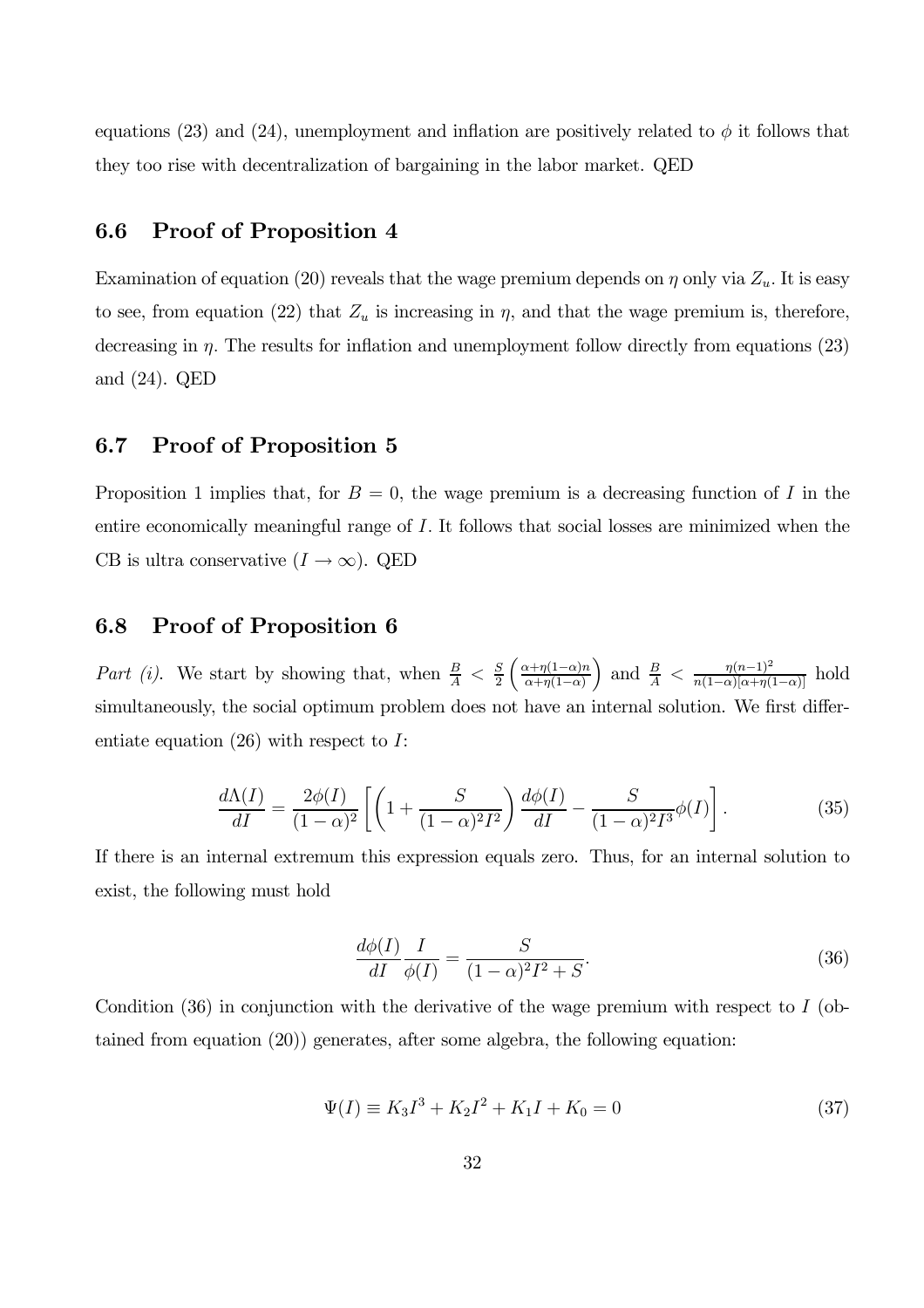where

$$
K_3 \equiv \frac{-\alpha (1 - \alpha)^3 (n - 1)}{D},\tag{38}
$$

$$
K_2 \equiv (1 - \alpha)^3 n \left( 2\frac{B}{A} - S\frac{\eta n (1 - \alpha) + \alpha}{D} \right),\tag{39}
$$

$$
K_1 \equiv (1 - \alpha)(n - 1) \left( \frac{B}{A} - 2S \frac{\eta n (1 - \alpha) + \alpha}{D} \right),\tag{40}
$$

$$
K_0 \equiv S\left(\frac{B}{A}(1-\alpha)n - \frac{\eta(n-1)^2}{D}\right). \tag{41}
$$

Since  $I \geq 0$ , the equation  $\Psi(I)=0$  cannot be satisfied whenever the coefficients  $K_0, K_1, K_2, K_3$ are all negative. In this case, an internal solution  $(0 < I^* < \infty)$  to the social optimum problem does not exist. The proof of Part (i) is completed by noting that when the conditions

$$
\frac{B}{A} < \frac{S}{2} \left( \frac{\alpha + \eta (1 - \alpha) n}{\alpha + \eta (1 - \alpha)} \right) \tag{42}
$$

and

$$
\frac{B}{A} < \frac{\eta (n-1)^2}{n(1-\alpha)[\alpha + \eta (1-\alpha)]} \tag{43}
$$

hold simultaneously the constants  $K_0$ ,  $K_1$ ,  $K_2$ ,  $K_3$  are all negative. Since the bounds on the right hand side of these conditions are monotonically increasing in both  $\eta$  and  $n$ , they attain their smallest values when  $\eta$  and  $n$  are at their lowest permissible values which are 1 and 2 respectively. If  $\frac{B}{A}$  is smaller than these minimal upper bounds, it is a fortiori lower than the upper bounds at higher values of  $\eta$  and n. Inserting the condition  $\eta = 1$  and  $n = 2$  into the upper bounds yields the conditions reported in Part (i) of the proposition.

Part  $(ii)$ : Under the conditions stated in Part  $(i)$  of the proposition, the socially optimal level of conservativeness is either zero or infinity. To characterize the set of circumstances under which either of those two extreme types is socially optimal we evaluate the values of inflation, of unemployment and of social losses in equation (26) for each of them. Under an ultra liberal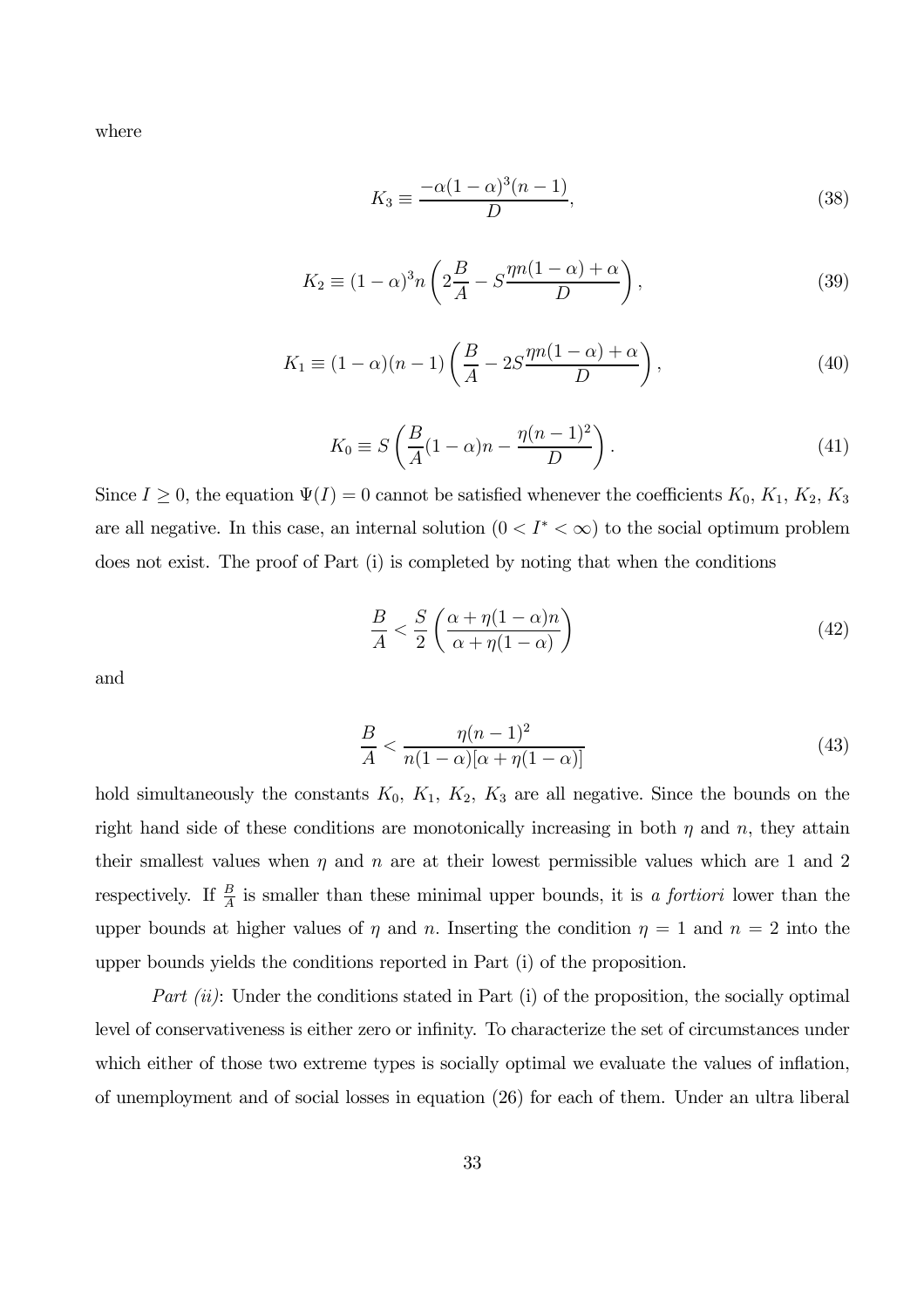central banker the wage premium and unemployment are zero and inflation and social losses are given respectively by

$$
\pi = \frac{n-1}{B} \tag{44}
$$

and

$$
\Lambda(0) = S\left(\frac{n-1}{B}\right)^2.
$$
\n(45)

Thus, as in Cukierman and Lippi (1999) and Lippi (2000), an ultra liberal CB totally eliminates unemployment by riding on the inflationary fears of unions. But it also totally eliminates inflation only in the extreme case in which there is a single monopoly union. Hence in the case of a monopoly union an ultra liberal CB is socially optimal.

Under an ultra conservative central banker inflation is zero and unemployment and social welfare are given respectively by

$$
u = \frac{1 - \alpha}{A} \frac{\left[\alpha + \eta(1 - \alpha)\right]n}{\alpha + \eta(1 - \alpha)n} \tag{46}
$$

and

$$
\lim_{I \to \infty} \Lambda(I) = \left(\frac{1-\alpha}{A} \left[ \frac{(\alpha + \eta(1-\alpha))n}{\alpha + \eta(1-\alpha)n} \right]^2 \right). \tag{47}
$$

An ultra liberal or an ultra conservative CB is socially optimal depending on whether  $\Lambda(0)$  is smaller or larger than  $\lim_{I\to\infty} \Lambda(I)$ . Not surprisingly the welfare ranking of those two cases depends on society's relative inflation aversion. The socially optimal level of conservativeness will be infinity if and only if  $\lim_{I\to\infty}\Lambda(I) < \Lambda(0)$ : equations (45) and (47) imply that this condition is equivalent to the condition  $\frac{B}{A} < \left(\frac{\alpha+(1-\alpha)\eta n}{(1-\alpha)(\alpha+(1-\alpha))}\right)$  $(1-\alpha)(\alpha+(1-\alpha)\eta)$  $\left(\frac{n-1}{n}\right)\sqrt{S}$ . Since the bound on the right hand side is increasing in both  $\eta$  and  $n$ , it will attain its smallest value when  $\eta = 1$  and  $n = 2$ , yielding the condition  $\frac{B}{A} < \frac{2-\alpha}{2(1-\alpha)}$  $\sqrt{S}$  reported in Part (ii) of the proposition.

Thus, provided that the conditions in the proposition are satisfied, the social welfare function has no internal minimum, and an ultra conservative CB is optimal. QED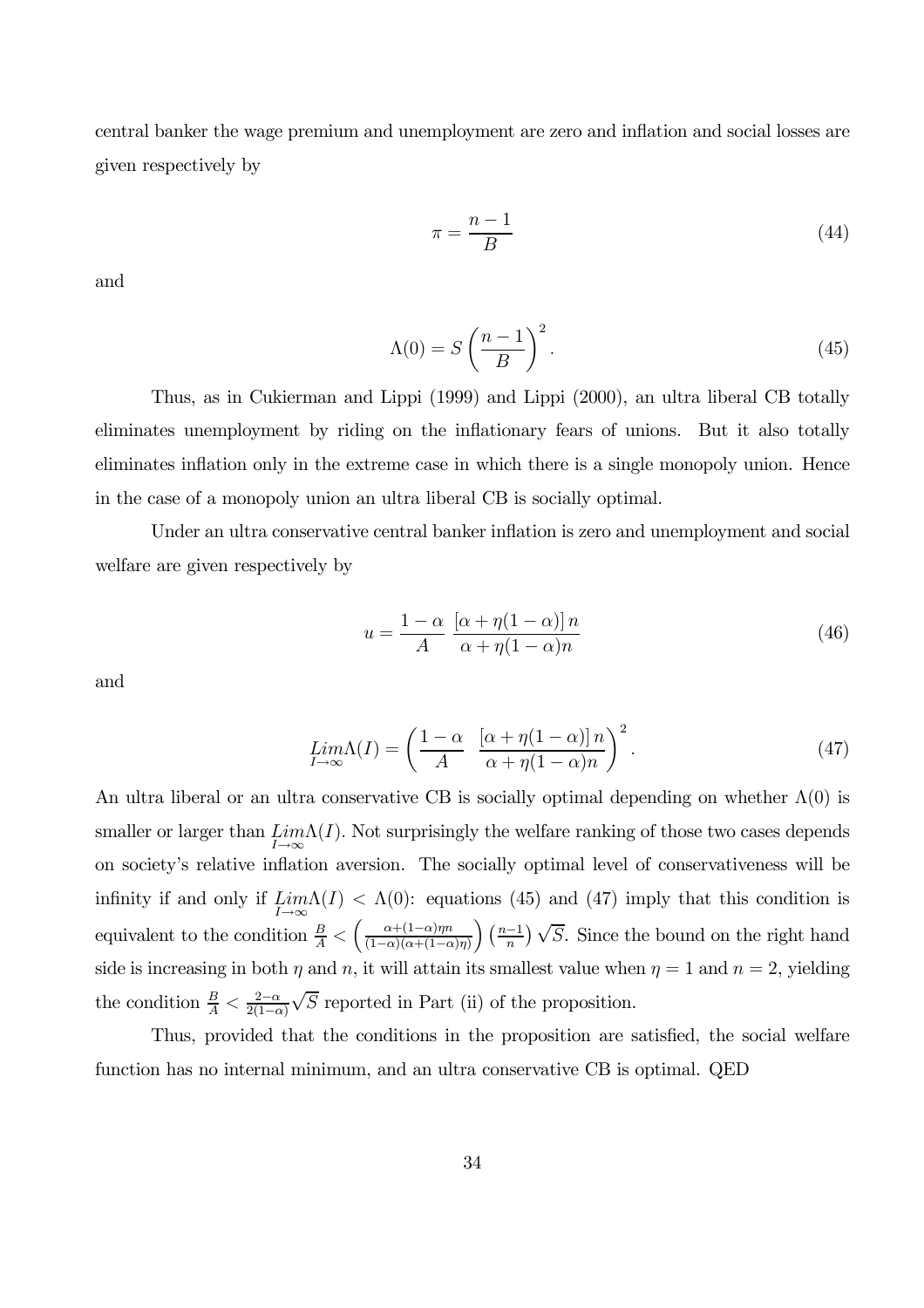## 7 References

Berghahn V. and K. Detlev (1987), Industrial Relations in West Germany, Oxford: Berg. Blanchard O. and N. Kiyotaki (1987), Monopolistic Competition and the Effects of Aggregate Demand", American Economic Review, 77, September, 647-666.

Blanchard O. and S. Fischer (1989), Lectures in Macroeconomics, The MIT Press, Cambridge, MA.

Bratsiotis G. and C. Martin (1999), "Stabilization, Policy Targets and Unemployment in Imperfectly Competitive Economies", Scandinavian Journal of Economics, 101, 241-256.

Calmfors L. (2001), "Wages and Wage-Bargaining Institutions in the EMU - A Survey of the Issues", Empirica, 28, 325-351.

Clarida R., J. Galì, and M. Gertler (1999), "The Science of Monetary Policy: A New-Keynesian Perspective", Journal of Economic Literature, 37, 1661-1707.

Coricelli F., A. Cukierman and A. Dalmazzo (2001), " Economic Performance and Stabilization Policy in a Monetary Union with Imperfect Labor and Goods' Markets ", Forthcoming in: Sinn H.W., M. Widgren and M. Kothenburger (eds.), Issues of Monetary Integration in Europe, The MIT Press. Available on the web at: http://www.tau.ac.il/~alexcuk/pdf/ccdmu5- 04a.pdf

Cubitt R. (1992), "Monetary Policy Games and Private Sector Precommitment", Oxford Economic Papers, 44, 513-530.

Cukierman A.and F. Lippi (1999), "Central Bank Independence, Centralization of Wage Bargaining, Inflation and Unemployment - Theory and Some Evidence", European Economic Review, 43, 1395-1434.

Cukierman A. and F. Lippi (2001), "Labour Markets and Monetary Unions: A Strategic Analysis", Economic Journal, 111, 541-565.

Cukierman A., P. Rodriguez and S. Webb (1998), "Central Bank Autonomy and Exchange Rate Regimes-Their Effects on Monetary Accommodation and Activism", in S. Eijffinger H. Huizinga (eds.), Positive Political Economy-Theory and Evidence, Cambridge University Press, Cambridge, UK and NY.

Dixit A. and J. Stiglitz (1977), "Monopolistic Competition and Optimum Product Di-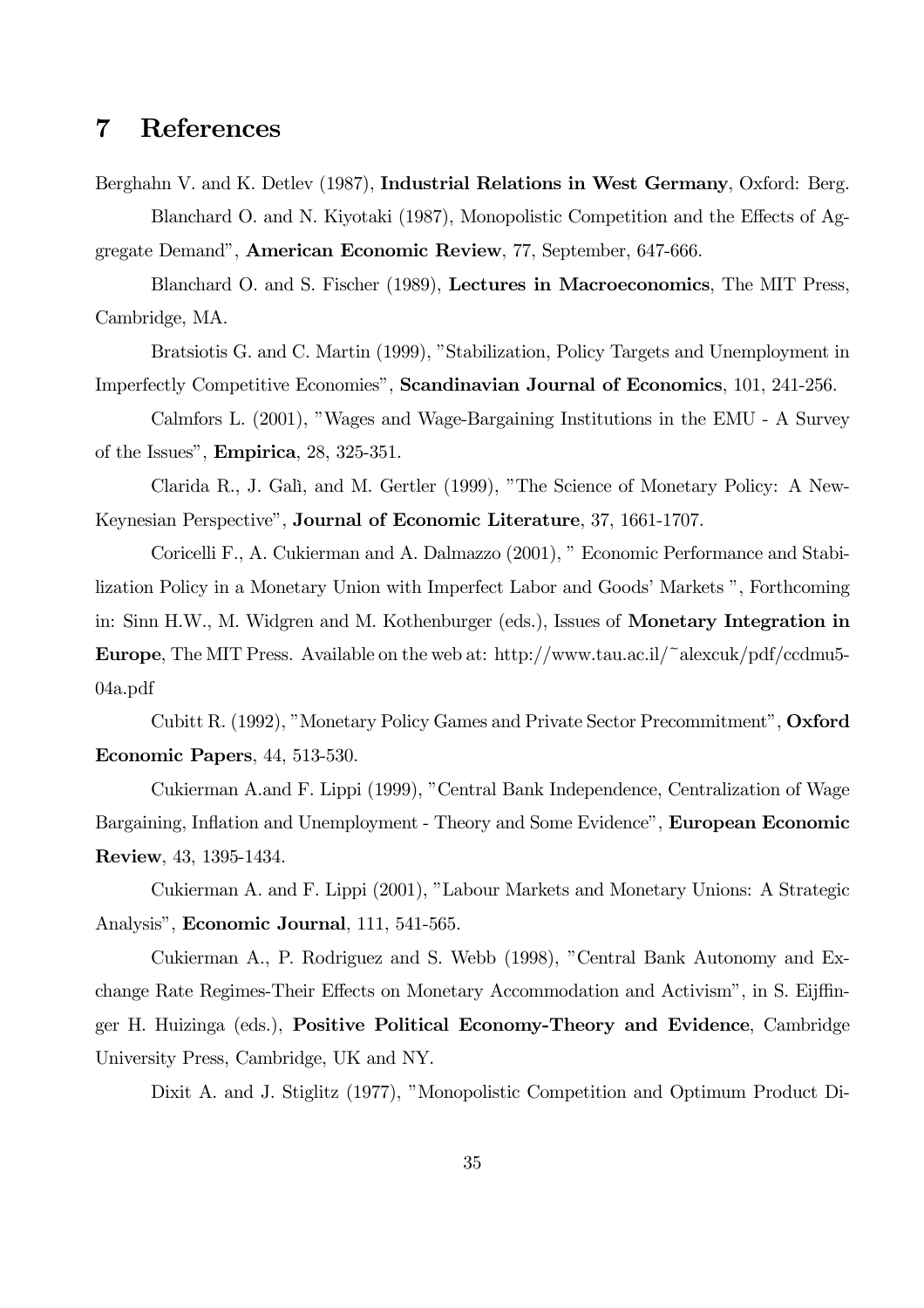versity", American Economic Review, 67, 297-308.

Gali J., M. Gertler and D. Lopez- Salido (2001), "European Inflation Dynamics", **Euro**pean Economic Review, 45, 1237-1270.

Guzzo V. and A. Velasco (1999), "The Case for a Populist Central Bank", European Economic Review, 43, 1317-1344.

Guzzo V. and A. Velasco (2002), "Revisiting the Case for a Populist Central Banker: A Comment", European Economic Review, 46, 613-621.

Gylfason T. and A. Lindbeck (1994), "The Interaction of Monetary Policy and Wages", Public Choice, 79, 33-46.

Hall P. A. (1994), "Central Bank Independence and Coordinated Wage Bargaining: Their Interaction in Germany and Europe", German Politics and Society, Issue 31, 1-23.

Hall P. A. and R. J. Franzese Jr. (1998), "Mixed Signals: Central Bank Independence, Coordinated Wage Bargaining, and European Monetary Union", International Organization, 52, 3, 505-535.

Holden S. (2003a), "Monetary Regimes and the Coordination of Wage Setting", Forthcoming: European Economic Review. Available on the web at: http://folk.uio.no/sholden/coorjan03.pdf

Holden S. (2003b), "Wage-setting under Different Monetary Regimes", Economica, 70, 251-265.

Jensen H. (1997), "Monetary Policy Cooperation May Not Be Counterproductive", Scandinavian Journal of Economics, 99, 1, 73-80.

Jerger J. (2002), "How Strong is the case for a Populist Central Banker? A Note", European Economic Review, 46, 623-632.

Koedijk K. and J. Kremer (1996), "Market Opening, Regulation and Growth in Europe", Economic Policy, 443-460.

Lawler P. (2000), "Centralised Wage Setting, Inflation Contracts, and the Optimal Choice of Central Banker", Economic Journal, 110, 559-575.

Lippi F. (2002) "Revisiting the Case for a Populist Central Banker", **European Eco**nomic Review, 46, 601-612.

Lippi F. (Forthcoming) "Strategic Monetary Policy with Non-Atomistic Wage Setters",